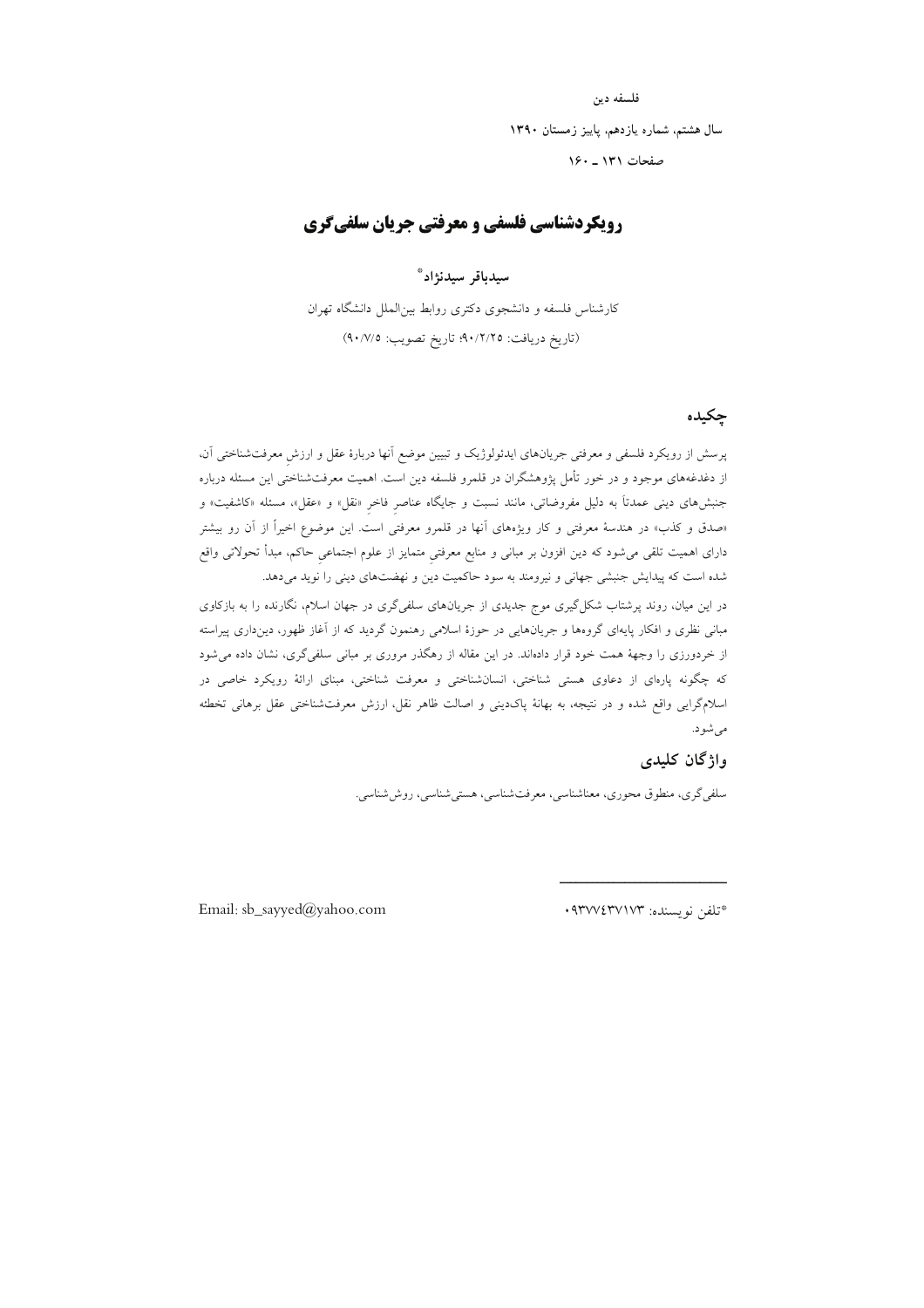مقدمه

مباحث مربوط به سلفی گری را می توان با رویکردهای متفاوتی مورد بحث قرار داد و اختلاف این رویکردها، مبتنی بر پیشفرضها و موضوعات گوناگونی است که در کانون توجه پژوهشگر قرار میگیرد. آنچه در این مقاله مطرح میشود تمرکز روی مبانی هستی شناختی و مبادی معرفت شناختی جریان سلفیگری است که دلالتهایی درباره رويكرد فلسفى و معرفتى آن به دست مى دهند.

به گمان، پرسشهایی از این دست که نسبت معرفت دینی و معرفت برهانی چیست و این جریان و گروههای تابع، به مسئله صدق و کذب و امر واقع، چه نگاهی دارند و نقش دین را در این باره چگونه ارزیابی میکنند و یا قائل به چه نسبتی میان مؤلفههای مهمی چون «معرفت فلسفى يا برهاني» با «معرفت نقلي»` هستند؟ آيا عقل برهاني را منبع معرفت دینی به شمار میآورند یا نه؟ همچنین پرسشهای دیگر، مبنی بر اینکه آیا اساساً در الگوی .<br>فکری سلفیگری، عقل و دین با همدیگر ارتباط معناداری دارند یا دو قلمرو مستقل و مباين، قلمداد مي شوند؟ و بر فرض تداخل، ماهيت و حدّ و حدود أن كجاست؟ أيا حجّیت عقل در نظر سلفیها به نحو استقلالی است یا وامدار دیگری است و در صورتی كه حجّيت و اعتبار آن، استقلالي نباشد و حدوثاً يا بقاء از آن نقل ديني باشد، آيا نصوص دینی هم در مقام اثبات (نه ثبوت) نیازمند برهان عقلی هستند یا نه؟ و یا پرسش از انحصاری بودن یا نبودن حجیت و اعتبار برآمده از ظاهر متن، پرسشهایی رویکردشناسانه از جنس ملاحظات فلسفة دين به شمار مي آيند و پاسخ به آنها مستلزم آن است كه نخست تقریر روشنی از هستی شناسی جریان سلفیگری، به ویژه نوع نگاه به دین و ارکان و مقوِّمات آن به مثابه بزرگترین مدِّعای متافیزیکی سلفیها، ارائه شود. مقصود از طرح این مسائل، تبیین نسبت میان جریان سلفی گری با عقل برهانی است که سرانجام رویکرد آن را

1. Religious knowledge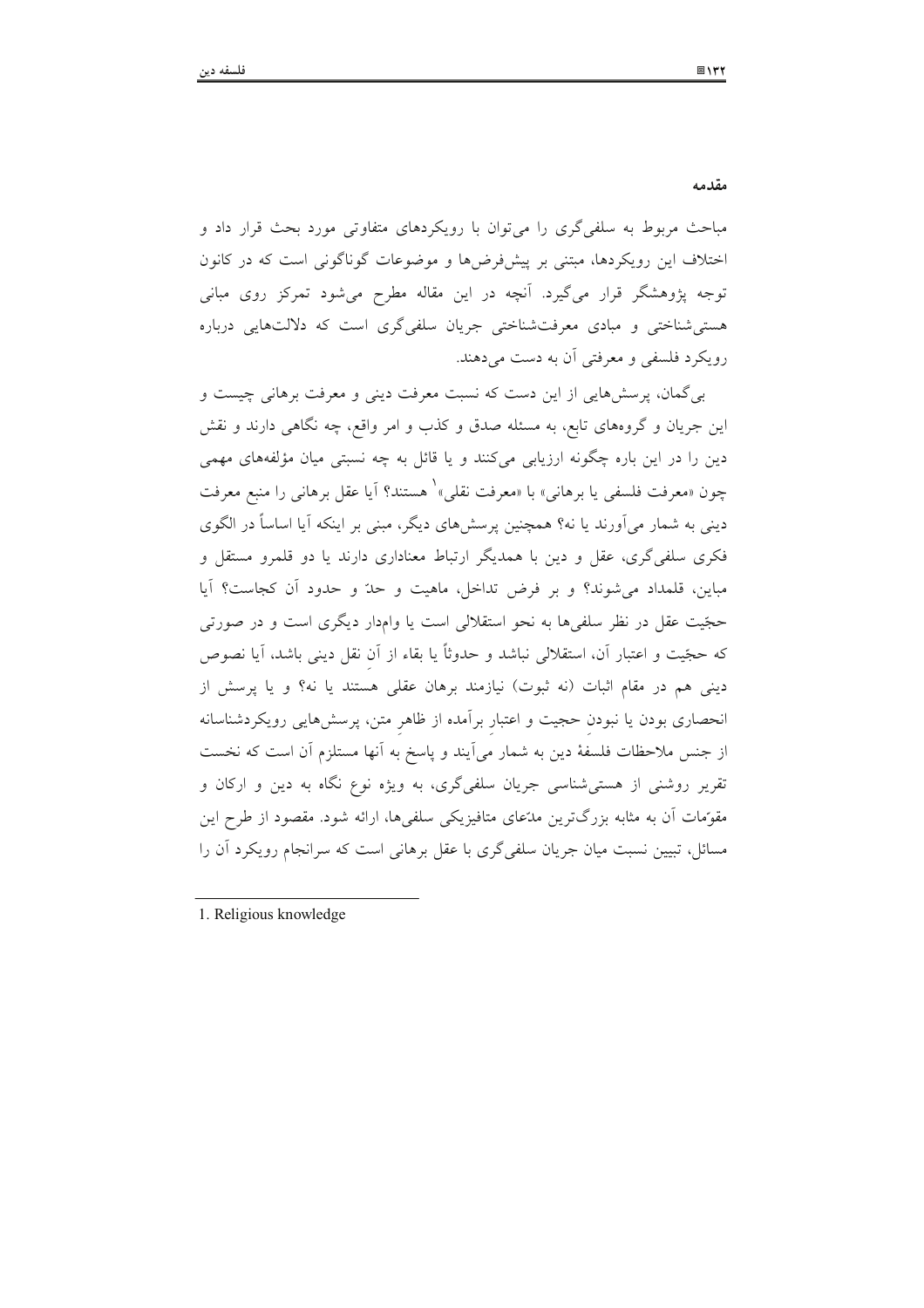با علوم عقلی و فلسفه روشن می سازد. در اینجا سخن بر سر کشف رابطهای است که بر مناسبات درونی و بیناذهنی گروههای سلفی، به ویژه در فهم آنها از بزرگترین مدّعا و دغدغهٔ إعلامی آنها، یعنی دین، حاکم است؛ موضوعی که با وجود اهمیت راهبردی، غالباً در آثار سلفیها از پرداختن صریح به آن، رخ برتافته و مبهم وانهاده میشود.

اهمیت معرفت شناختی<sup>٬</sup> این مسئله، افزون بر مسائلی نظیر «کاشفیت علم»، «مسئله صدق و كذب ْ» و يا «مطابقت با نفس الامر»، عمدتاً ناشى از مفروضاتى، مانند نسبت و جایگاه دو عنصر و منبع فاخر «نقل»<sup>۳</sup> و «عقل»<sup>۴</sup>در هندسهٔ معرفت<sub>ی</sub> و کارویژههای آنها است. در حقیقت، تعیین «نسبت عقل و وحی» از دیرباز در شمار معدود مسائل و مبانی نظری است که اختلاف در آن، به قدری مهم است که میتوان سررشتهٔ پیدایش بسیاری از مذاهب کلامی و تنشهای موجود را به آن بازگرداند و یا این مکاتب را، گسترش این اصل دانست؛ به گونهای که موجودیت هر کدام از این مکاتب در طول تاریخ، بیانگر رویکردی خاصی درباره آن دو و نیز مسالک و روحیات علمی و تحقیقاتی متناظر با آن است.

به لحاظ عینی و اجتماعی، تغییر تنشهای بین|لمللی به سوی تنشهای هویتی و مذهبی در مناسبات بين|لمللي (هانتينگتون°، ١٩٩٦)، اهميت فزايندهٔ جنبشها و جريانهاي سلفي طي دهههای گذشته را در جایگاه بی سابقه قرار داد. در واقع، این جریان با ایفای نقش بیبدیل در شکل(دهی یکی از فاجعهبارترین تهدیدهای عینی در سطح جهان اسلام، در قالب رویکرد خاصی از اسلامگرایی ظاهر شده که «سلفیگری» معرِّف آن است. سلفیگری در رویارویی با جریان عقل گرای دینی، در عمل خود را بدیل الگویی معرفی می کند که اَن الگو با ایجاد انقلاب اسلامی در ایران، اسلام را در مرکز فضای ذهنی دنیای معاصر نشاند و به دنبال آن، «دین» و جنبشهای دینی به عنوان یکی از مهمترین ظرفیتهای تأثیرگذار در روابط و مناسبات اجتماعی، موضوع گمانه زنی۵ای تازهای در مراکز پژوهشی غرب واقع گردید؛ به گونهای که برخی از ناظران متفکر غرب پس از اشاره به پیشینهٔ موضوع و

- 1. Epistemology
- 2. Truth and Falseness
- 3. Revelation
- 4. Intellect
- 5. Huntington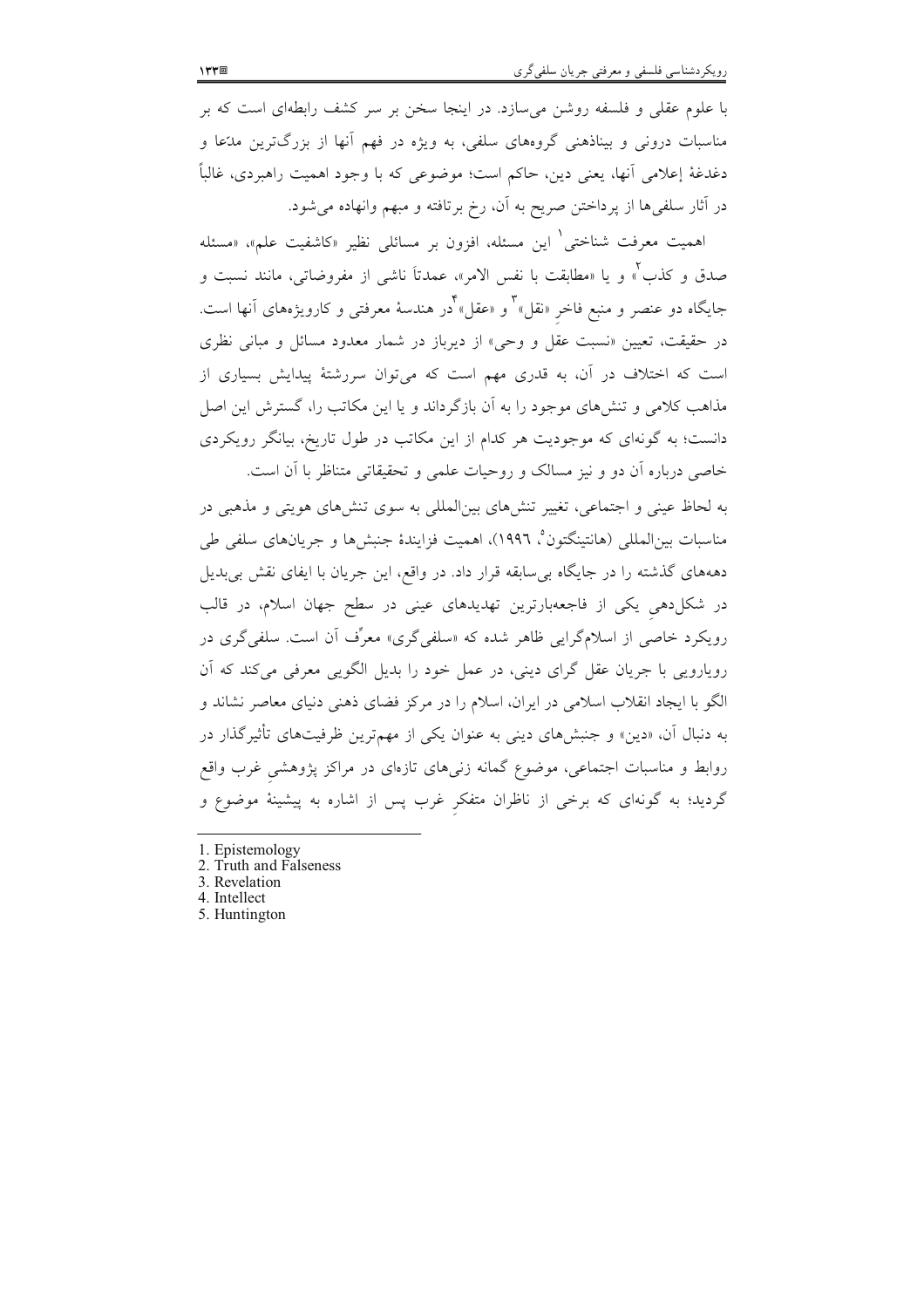تحولات جاری پیش بینی کردند که جنبشی جهانی و نیرومند به سود حاکمیت دین و جنبشهای دینی در پیش است (پتیتو ٰ و هاتزویولوس ٔ، ۲۰۰۳، ص ۱۰۷). در این شرایط که مذهب، گفتمان گریزناپذیری را رقم زده، به تعبیر برخی نظریهپردازان روابط بین|لملل، مسئله این نیست که آیا مذهب مهم است یا در جوامع مدرن، حضور دارد یا نه، بلکه مسئله اساسی این است که دین در چه شکل یا چارچوبی ارائه میشود (کارستن بگ لاستن ؓ و اُل ویور ٔ، ۲۰۰۰، ص ۷۳۸). به واسطهٔ همین ملاحظات است که نوع رويكرد جريانهاي ديني به لحاظ معرفتي و فلسفي، افزون بر اينكه راهنماي جهانبيني و بیانگر رویکرد مطلوب آن در قلمرو علوم انسانی است، نمودار پیامدهایی است که در حوزهٔ عمومی مورد توجه قرار میگیرد. بدین ترتیب میتوان گفت که بازشناسی جریان سلفی گری با توجه به بازتولید و برساختگی هویت آن در قالب گروههای جدید و شاخص، از هر دو حیث یک مطلوب علمی و ارجمند به شمار میرود.

## جريان سلفي گري

پیدایش اندیشهٔ سلفی گری و سرچشمههای آن در تاریخ را باید در دوران پیش از اسلام، به ویژه در گرایشهای ارتدکسی مسیحیت و یهودیت جستوجو کرد اما شکل گیری این جریان در تاریخ مسلمانان، بی گمان از مهمترین رویدادهای ایدئولوژیکی و فکری است که توانسته با يشتوانهٔ ادبيات فقهي و كلامي و نيز شبكهٔ معنايي خاص، نياز به گرايشها و جریانهای سلفی و عقل ستیز را مجسّم و باز تولید کند؛ مسئلهای که پیش از این غالباً در جهان، کم اهمیت قلمداد می شد. اما امروزه ذهن بسیاری از پژوهشگران را در قالب ظهور گروههايي همچون «القاعده» به خود مشغول كرده است. دغدغهٔ موجود، ذهن برخي از یژوهشگران را به ماهیت یروژهای اَن در عطف توجه به قرائن تاریخی و یا به عنوان معلول مناقشههای دیالکتیکی «مدرنیسم» و «سنت»، معطوف ساخته است. اما از نگاه پژوهش

- 1. Petito
- 2. Hatzopoulos
- 3. Carsten Baggs Lausten
- 4. Ole Waever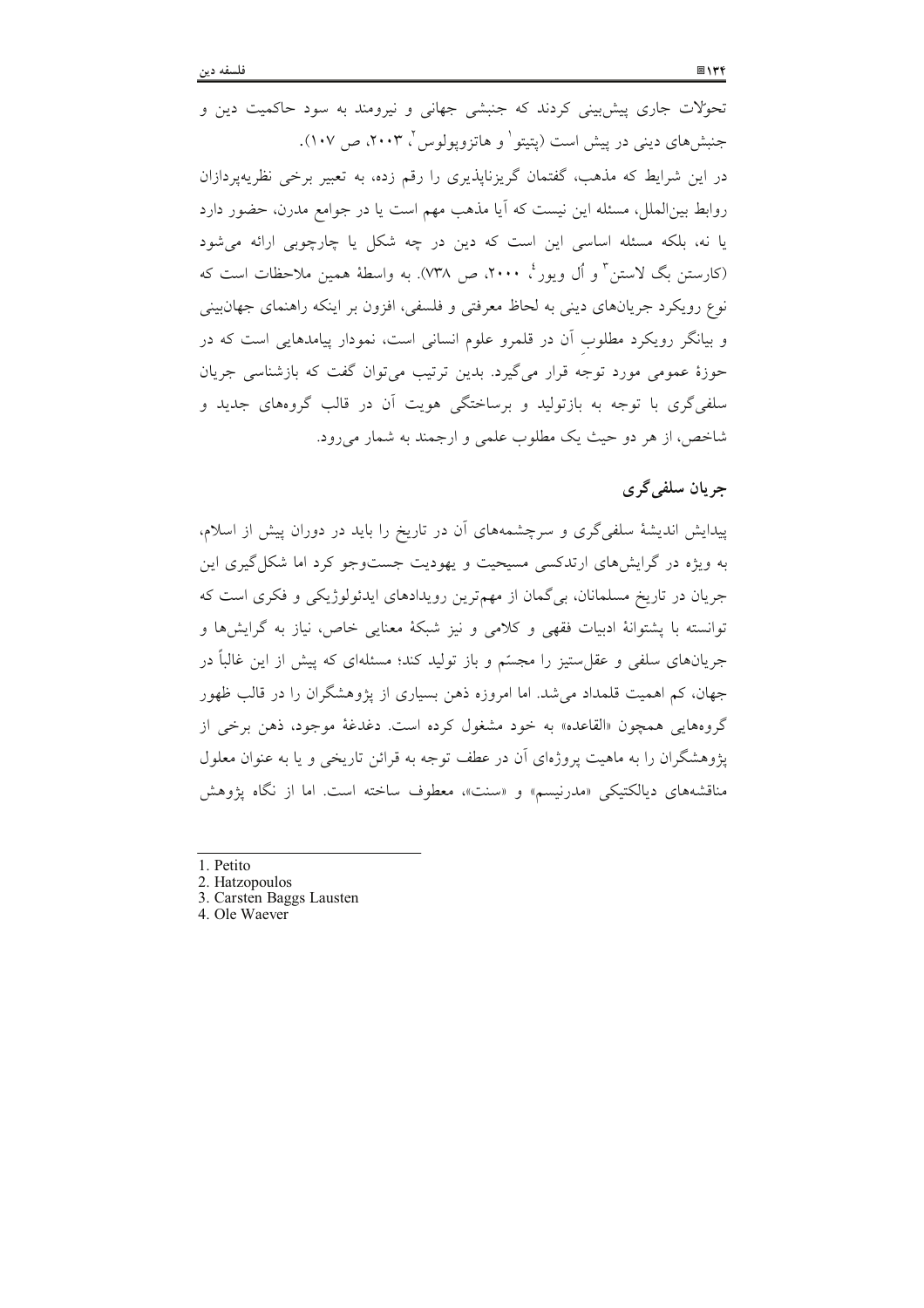حاضر، سلفی گری پیش از هر چیزی «یک جریان» در تاریخ تفکر بشری به شمار میرود که در حوزهٔ تاریخ اسلامی، تحت تأثیر دگرگونیهای ایدئولوژیکی، اجتماعی و سیاسی واقع شده و در نامگذاری آن نیز مناقشههای کلامی و سیاسی قرون نخستین تاریخ اسلام لحاظ شده است. این، به معنای نفی ماهیّت پروژهای آن در مراحل نخستین شکل گیری یا پس از آن نیست، بلکه تأکید بر این است که سلفیگری یکباره پدید نیامده و طی فرایندی طولانی در اثر فراهم شدن بسترها و شرایط اجتماعی، به ویژه شکل گیری «زیست جهان مشترک»<sup>۱</sup> در بین طیفی از افراد و گروههای اجتماعی، به دست آمده است. از این رو، در تبارشناسی این جریان، نقاط عطفی در دورههای مختلفِ تاریخ اسلامی وجود دارد که به سر سلسلههایی همچون احمد بن حنبل (۸۵۵ م)، ابن تیمیه (۱۳۲۸م) و محمد بن عبدالوهاب (۱۷۹۲م) ختم می شود. با گذر از چنین فرایندی، طبیعی است که نگاه بیشتر سلفیها به این جریان، شبیه نگاه به یک پدیدهٔ نوظهور و ساخته و پرداختهٔ افراد خاص نباشد. بدین ترتیب، سلفیگری اکنون ناظر به یک گرایش دینی «مؤثر» و رویکرد ایدئولوژیک در جهان اسلام است که در عین بهرهمندی از سلفیگری عام، مبتنی بر مناسبات خاصی از «قدرت و دانش» است. در چارچوب این فرایند و تعامل دوسویه، هرچند رویکرد سیاسی سلفیگری تابعی از رویکرد معرفتی به شمار أید، در عین حال، تأثیر عمیقی بر تفسیر دینی اَن گذاشته است؛ همچنان که با ورود سلفیگری به عرصههای سیاست، راه تفسیرهای مصلحتگرایانه و قدرتمندانه به شریعت گشوده شد و اکنون در این حوزه، گویی شریعتی سیّال و بیتعیّن پدیدار میشود که عمدتاً تابعی از متغیّر قدرتِ سیاسی است. بنابراین ملاحظات، مفهوم سلفیگری مقولهای کاملاً مشکّک و ذومراتب است که در عالَم خارج، طیفهای وسیعی از «سلفیهای معتدل» تا «سلفیهای افراطی» آن را نمایندگی میکنند که بدین ترتیب، یکدستانگاری آنها خلاف واقع است. در تحدید عملیاتی از این تعریف ضمن هشدار دربارهٔ یکسانانگاری «سلفگرایی» و «سلفیگری» و تأكيد بر تمايز بين «جريان سلفي گري» با «اهل سنّت» و «فِرَق اسلامي» اشاره مي شود كه از

١. زيست-جهان(world life) در مقابل جهان واقعي (real world) به حوزهٔ بين الأذهاني اشاره دارد كه در آن هماهنگی میان کنشگران و نظم و قاعده از طریق باورها و ارزشهای مشترک حاصل می شود.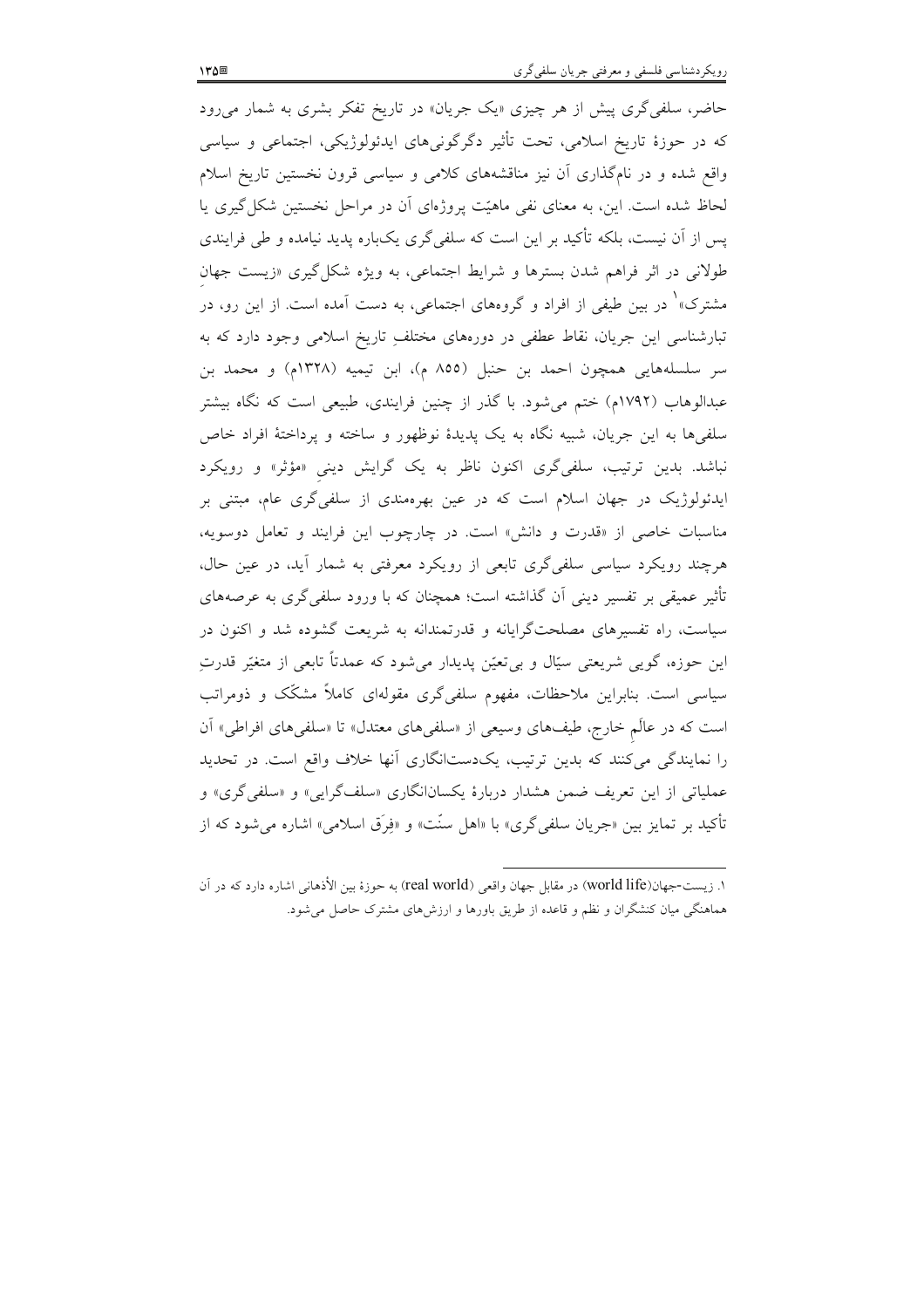باب تقریب ذهنی، نسبت *«وهّابهِ گری» با «سلفهِ گری» د*ر یژوهش حاضر به زبان دانش منطق «رابطة عموم و خصوص مطلق» است؛ يعني با وجود افادة ترادف «سلفي گري» با مفهوم «وهابی گری» در برخی از پژوهشها، در این تحقیق هر وهابی، جزء جریان سلفی گری به شمار آمده اما بعضی از سلفیها، وهابی یا متأثر از آن بوده و بعضی دیگر احیاناً مخالف وهّابی گری هستند.

این تعریف مفهومی و مصداقی، درآمدی بر شناسایی «زیست جهان» و محیط ادراکی<sup>۱</sup> جریان سلفی گری و رویکردشناسی معرفتی آن با تأکید بر مشخّصههای کمابیش ثابتی است که هویّت سلفی را در طول تاریخ شکل دادهاند. بدیهی است که این امر، مستلزم بازکاوی مبانی فکری و معرفتی سلفیگری است که گاه با مباحث کلامی و فقه سیاسی این جریان در یک پیشزمینهٔ فرهنگ<sub>ی</sub> کلانتر<sup>۲</sup>، تداخل مییابد اما مفروض نگارنده از طرح این مباحث در مقام حاضر، اشاره به مبانی فلسفی و یی گیری کلام سلفیگران از منظر معرفت شناختی و هستی شناختی آن در چارچوب تحلیل گفتمانی ادبیات و نظام نشانهشناسی ٌ اَن است. البته ادّعای احصا و تطبیق کامل در این باره وجود ندارد، به ویژه که مؤلفههای مورد نظر، کموبیش در پیوند با جریانهای شاخص سلفی گری پیگیری شده و گزارههای آن، یکدست یا مطلق ارزیابی نمیشوند؛ ضمن اینکه برخی از این مؤلفهها و مفاهیم در فرایند بازخوانی و بازتولید آنها از سوی وارثان این جریان در معرض تغییر هستند.

#### درآمدی بر عقل و ارزش معرفتشناختی آن

واژهٔ عقل در فرهنگ فلسفی، مشترک لفظی است که بر معانی متعدّدی اطلاق میشود. با در نظر گرفتن این معانی و نیز با توجه به اینکه عقل با «جنس» و «فصل»، قابل تعریف نیست، مقصود از عقل در اینجا بیشتر عقل برهانی است که مبتنی بر قضایای قطعی و یقینی است. عقل به اين معنا از سنخ علم و قطع بوده و حجّيت آن بالذات است (جوادي آملي، ١٣٨١، ص؟١٣٩). به لحاظ معرفتي نيز نقش آن در معرفت ديني، دستکم در دو مرحلهٔ «قبل از

<sup>1.</sup> Perception Environment

<sup>2.</sup> Context

<sup>3.</sup> Semiotic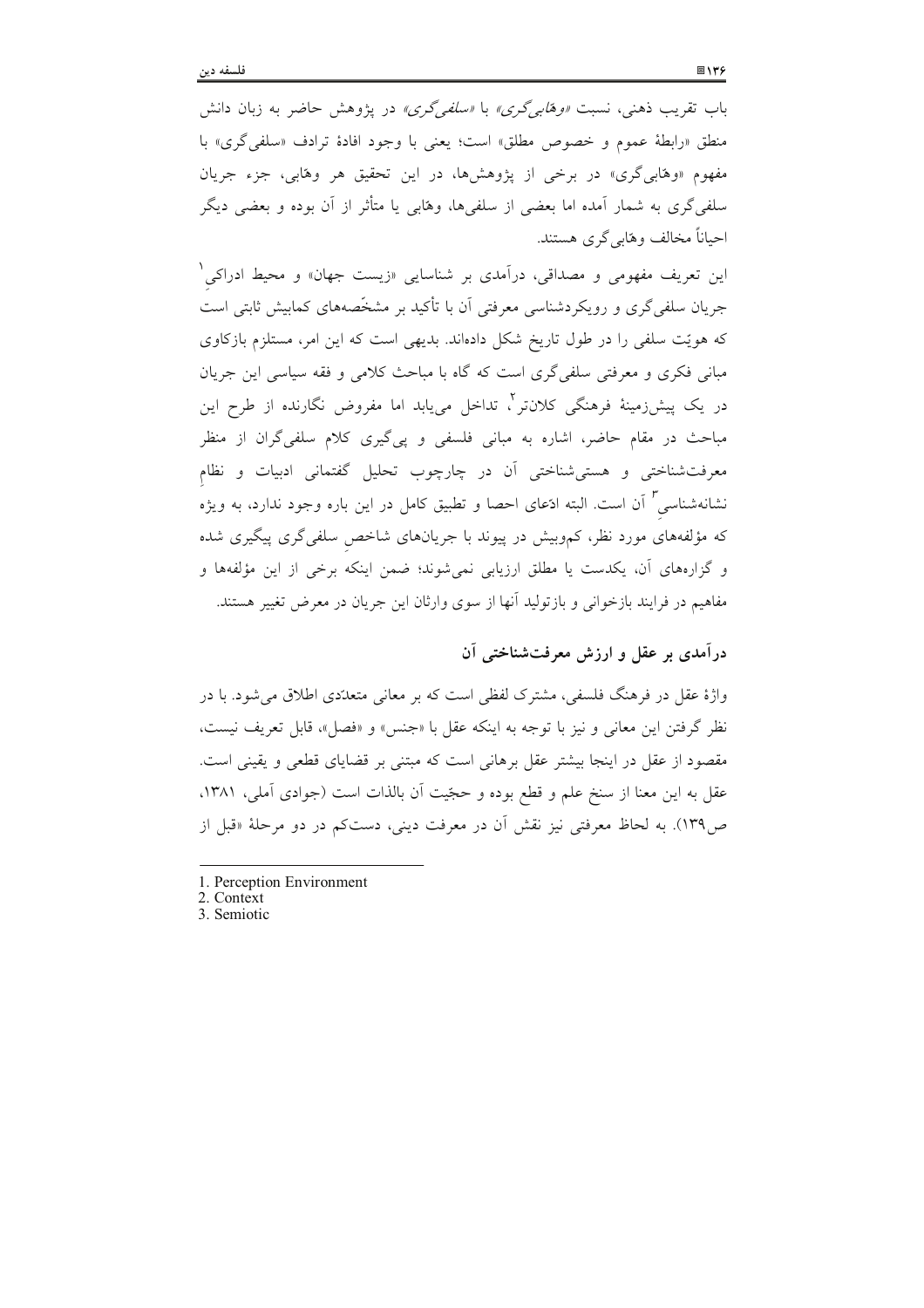وحي» (مانند اثبات حقانيت دين و مبادى أن) و «بعد از وحي» (از جمله در فهم و تفسير معارف دینی و گاه استخراج حقایق دینی)، محل بحث است که برخی از متفکران، کارویژههای آن را با مفاهیم «معیار»، «مصباح» و «مفتاح» توضیح میدهند (جوادی آملی، ۱۳۷۸،ص ۲۱۳ ـ۲۱٤)'. بدیهی است این رویکرد، مرزبندی روشنی با عقل گرایی افراطی دارد و برخلاف عقلانیت دوره روشنگری در غرب یا مکتب اعتزال در تاریخ اسلامی مدَّعي نيست كه «إنّ المعارف كلُّها معقولة بالعقل، واجبة بنظر العقل» (الجابري، ١٣٦٧، ص٣٩). انحصارگرايي يا قرار دادن كل معارف در حيطه درك عقل، داراي ملاحظات معرفتی متناقض و خودستیزی<sup>۲</sup> است که رویکرد بالا از آن فاصله دارد.

صرف نظر از شرایط و محدودیتهای توان عقل در این حوزه و یا نیازمندی آن به وحي، بحث در اصالت عقل برهاني و ميزان اعتبار أن است و به طور طبيعي اگر عقل و براهين عقلي، فاقد اعتبار اصيل و حجيت ذاتي ترسيم شود و يا داراي نقش تبعي باشد، در اّن صورت، عقل بما هو عقل، در توليد دانش و علم قطعي هم نقش تأسيسي و تثبيتي ايفا نخواهد کرد. در واقع، اگر عقل ــ بدون یاری جستن از شرع ــ بتواند در فرایند استدلال، هم صغرای قضیه و هم کبرای آن را تولید کند و احیاناً برهان آن (نفیاً یا اثباتاً) در تعارض با ظواهر کتاب و سنت قرار گیرد، پرسش مورد نظر این خواهد بود که در این صورت آیا پیام عقل مُبرهَن، بر ظواهر متن نقلی، مقدَّم است یا نه؟ این بحث از مهمترین مسائل بنیادی دامنهدار و چالش برانگیز در تاریخ اندیشه بشری است که امروزه به عنوان یکی از بایستههای پژوهشی در حوزه فلسفه دین، دربارهٔ جریان سلفی گری قابل طرح است. در ادامه خواهیم گفت که گفتمان سلفی گری به لحاظ نشانهشناسی، دچار نوعی عقل گریزی و فلسفههراسی است که با وجود ادعای «پاکدینی و پرهیز از مغالطات فلسفی و عقلی»، ناخواسته گرفتار فلسفه دیگری شده است که با تخطئه ارزش معرفتشناختی عقل، بسی سستتر و سختتر مي نمايد.

2. Self-contradictory

۱. به این معنا که عقل در اثبات مبادی و اصول دین، «معیار و مقیاس» است و در فهم کتاب و سنّت و دریافت احکام شرعی، نقش «چراغ» را دارد و در موافقت با جزئیات شرعی و درک خصوصیات احکام و اسرار غیبی آنها، نقش «مفتاح» را ايفا مي كند.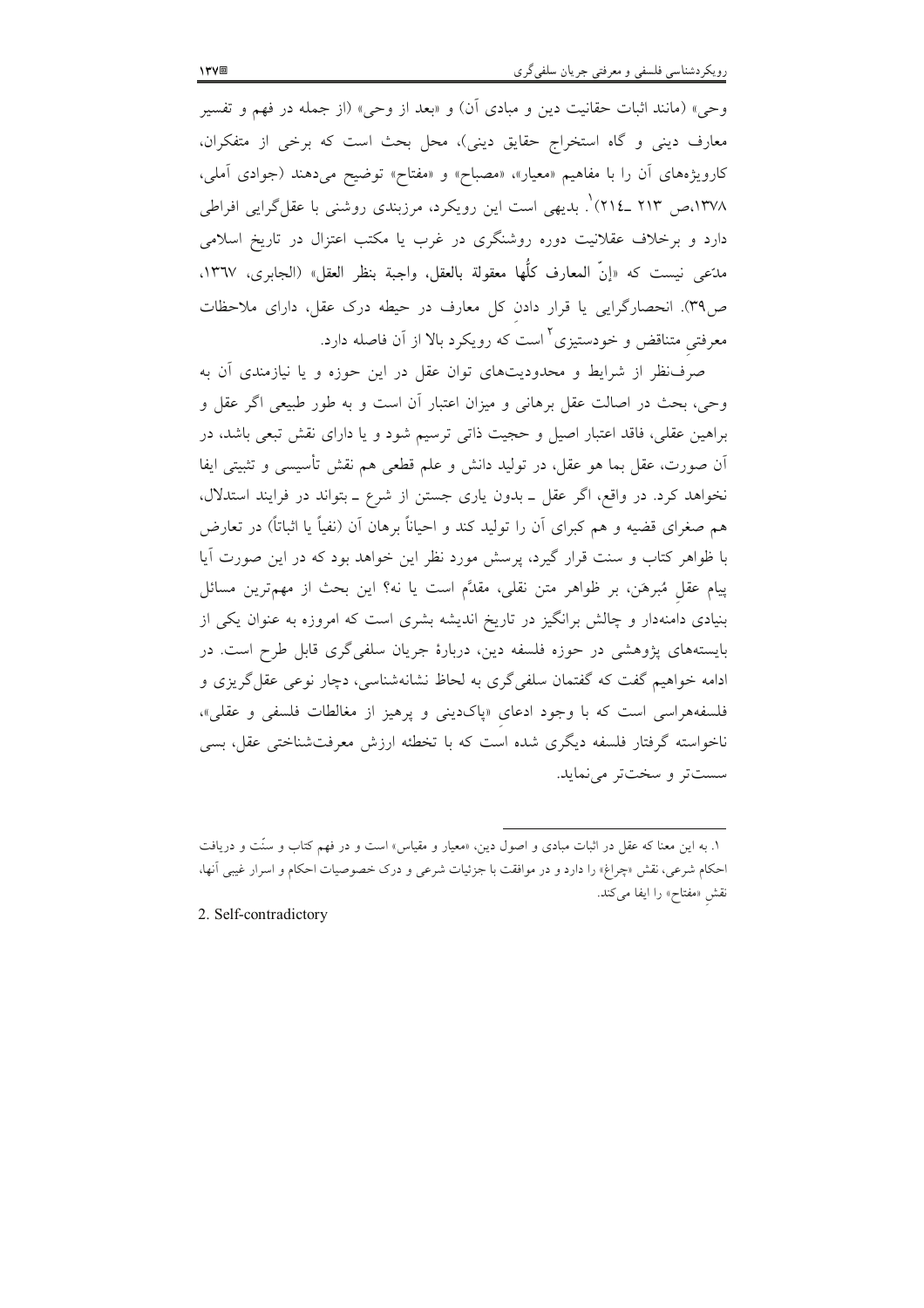مبانی هستی شناختی، معرفتشناسی و روش شناسی سلفی گری

سلفی گری به لحاظ هستی شناختی، یک جریان رئالیستی محسوس گرا و تجرّدگریز در توحید ذاتی و عالم غیب به شمار میآید که مهمترین اصل معرفتشناسی آن، «نقل گرایی» به معناى «ترجيح نقل بر عقل» و التزام به لوازم أن و نيز مرجعيت أن به لحاظ روششناختی است؛ با این توضیح که واژه «تقدّم» را چه به معنای حجّیت و استقلال در حکم در نظر بگیریم و چه آن را به معنای اولویت در هنگام تعارض با نقل، لحاظ کنیم و یا به معنای طریقیت در فهم وحی به شمار آوریم، سلفی گری در شمار قائلان سرسخت به اصل «تقدَّم نقل بر عقل» است، بلکه همانطوری که تبیین خواهد شد، اساساً حجّیت و استقلال عقل (عقل معیاری، نه عقل مصباحی) را در هر دو قلمرو عقل نظری و عملی باطل میشمارد و بر مبنای آن – منهای اجتهاد در فقه و مسائل مستحدثهٔ آن– اجتهاد در اعتقادها را منطقهٔ ممنوعه اعلام میکند. بر اساس این معرفت شناسی، بدون هیچ گونه پیشفروضی، مراجعه مستقیم به نصوص دینی و سنت ـ آن هم با معیار فهم سلف– راهکار سلفیها برای دستیابی به اصول، احکام و حقایق دینی است. بر طبق این روششناسی، کاربرد عقل در فهم و استنباط احکام الهی، موضوعیّت خود را از دست داده و تقدّم ظواهر نص بر هر نوع روش «معرفتشناسی متکی بر عقل انسانی» نزد سلفیها، مسلَّم و غیرقابل بحث انگاشته می شود.

«اصل ترجیح نقل بر عقل» و نفی مطلق ارزش و اعتبار احکام عقلبی

از دیدگاه نشانهشناسی، «نقل» و «نقل گرایی» نزد سلفیها از حدّ تعاریف و تلقّیهای متعارف فراتر رفته و از جایگاه بیِبدیل هویتی و مقدسی برخوردار شده است؛ همچنان که میزان تدیّن و خلوص ایمان با ترازوی نقل گرایی و حجّتهای نقلی ارزیابی میشود. این اصل و رویکرد ناشی از آن، مبنی بر کفایت نقل در حیات انسانی، بر تمام نگرش۵ا و اصول فکری جریان سلفیگری حاکم است؛ به گونهای که میتوان بقیهٔ اصول معرفتشناختی آن را با اندکی تسامح به این اصل شاخص برگرداند یا آنها را صورت تفصیلی این اصل به شمار آورد. در واقع این اصل، دستاورد مفروضهٔ تعارض عقل و نقل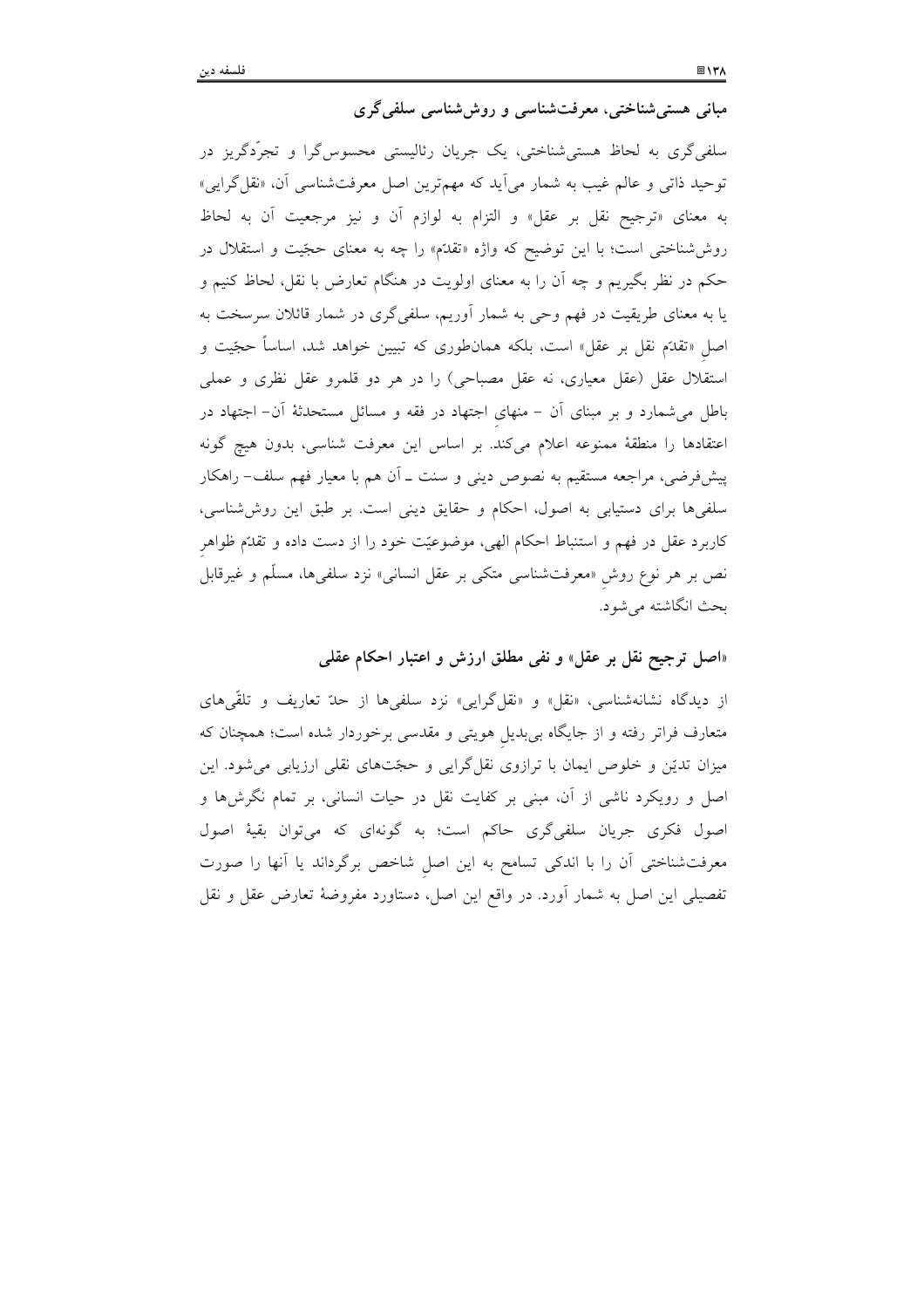است که سلفی ها آن را راه برون رفت از این تعارض قلمداد میکنند؛ راه حلی که پایه و مبنای أخذ آن را نیز به کتاب و سنت نسبت داده و با استناد به برخی نصوص، معتقدند که به عقل، ایمان ندارند؛ زیرا گمراهکننده است. اما به نصٌّ شرعی و دلایلی که نصّ بدان اشاره دارد، ایمان دارند (ابو زهره، ١٣٨٦، ص ٥٩٣). بر اساس گزارهٔ اخیر، سلفیها با استشهاد به برخی آیات و نصوص برآنند که: اولاً، انسان از استدلال به نصِّ و براهین قرآنی بی نیاز نیست؛ زیرا در قرآن، گونهای از استدلال به همراه تشویق انسان به تأمل در ملکوت آسمان و زمین و کشف اسرار خلقت الهی هست؛ ثانیاً، کتاب و سنّت باید میزان عقل و عقلانیت باشد (محمد رشاد سالم، بیتا، ص ٣١)؛ ثالثاً و مهمتر از آن اینکه، هیچ برهان عقلی (اعم از فلسفی و کلامی) ارزشمندی نیست که قرآن بدان نپرداخته باشد (حلمی، ۲۰۰۵، ص ١٦٤). به سخن ديگر، هر آنچه براهين عقلي اثبات مي كنند، بي گمان در قرآن و سخن پیامبر نیز آمده است و جز آن همگی گزافه و بیهوده بوده و قرآن و سنت نیز از آن تهي هستند (ابن حزم، بي تا، ص ٧٧).

از اینجا بحث کفایت و استغنا از مباحث عقلی و نیز سازگاری عقل و شرع مطرح می شود. در همین راستا، نظریهپردازان شاخص جریان سلفی گری، به ویژه احمد بن عبدالحليم معروف به ابن تيميه (٦٦١–٧٢٨ ق /١٢٦٣-١٣٢٨م) با تأكيد بر جايگاه بيبديل این اصل و عدم امکان هرگونه چونوچرا دربارهٔ آن، در عین حال، از عدم معارضهٔ عقل با کتاب و حدیث تفسیری نیز ارائه میکنند که در عنوان یکی از کتابهای ابن تیمیه، یعنی «موافقه صريح المعقول لصحيح المنقول» بازتاب يافته است. همچنان كه سلفىهاى معاصر هم تأكيد كردهاند توافق عقل و نقل به آن معنا نيست كه عقل به عنوان عنصري مستقل در جریان استدلال در مسائل عقیدتی به رسمیت شناخته شده یا برای آن، جایگاهی در امر دینی لحاظ شود که در فرض تزاحم آن با نص، محل اعتنا و اعتبار واقع شود، بلکه برعکس، مقیاس درستی و نادرستی عقل، بسته به موافقت یا مخالفت آن با نصوص کتاب و سنت است؛ زيرا اساساً عقل در شئون ديني فاقد صلاحيت بوده و وظيفهٔ آن در حوزهٔ

١. از جمله آية «اللهُ الّذي أنزَلَ الكتابَ بالحقِّ و الميزان» (شوري: ١٧).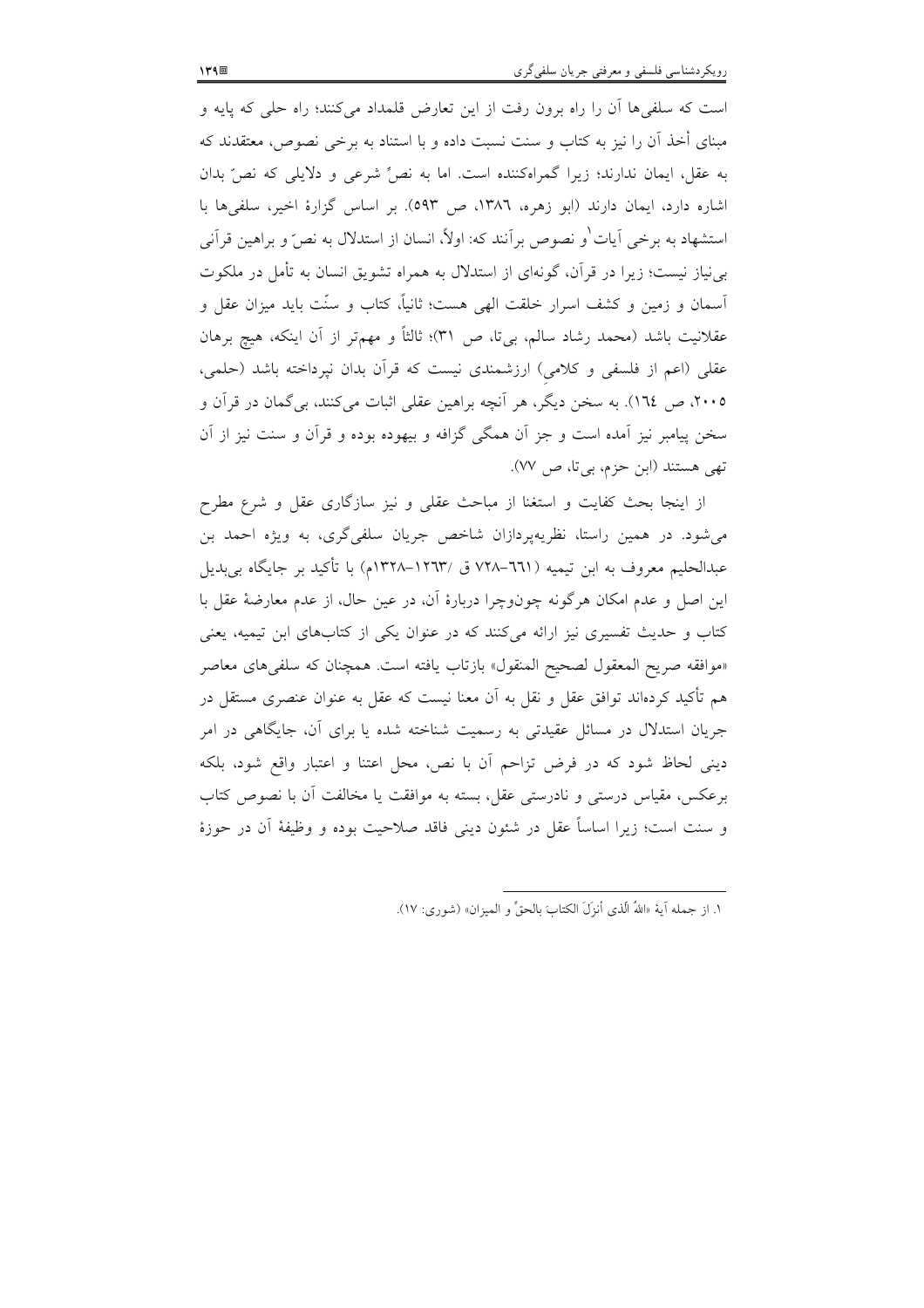نظر این است که نصوص قرآنی و نبوی را بدون آنکه از نزد خود چیزی بیفزاید، ادراک كند (العك، ١٩٩٥، ص ١٥٢– ١٥٤). بنابراين كار عقل، تنها به استنتاجهاي منطقى از آيات و روایات محدود میشود.

از آنجا که بنابرتعریف بالا، عقل هیچ معارضه و مخالفتی با نصوص قرآنی و حدیثی ندارد، از این رو، به کارگیری تأویل به معنای اصطلاحی هم دربارهٔ آن، بی معنا است، بلکه در معناشناسی امثال ابن تیمیه «تأویل کار کسانی است که عقل و نقل را در بسیاری از موارد متعارض و متناقض میدانند و استدلال میکنند که در صورت تعارض عقل و نقل یا باید هر دو را پذیرفت که در آن صورت باید جمع میان نقیضین کرد و یا باید نقل را مقدّم داشت که در اَن صورت باید به محال و ممتنع تن داد؛ زیرا اَنچه مخالف عقل باشد، محال و ممتنع است. در نظر این اشخاص (رازی و پیروان او) عقل، اصل و پایهٔ نقل است و در صورت نفي عقل، نفي نقل هم لازم مي]يد. يس راهي نميءاند جز آنكه عقل را مقدّم بدارند» (ابن تیمیه، ۱۹۷۱، ص ۱۰). بنابراین، سلفیها و به طور مشخص ابن تیمیه در آثار مختلف خود با استدلالهای عقلی فاقد استناد قرآنی یا حدیثی، مخالفت کرده و در تبیین «موافقة الصريح المعقول لصحيح المنقول»، عقل را فقط در جايبي معتبر مي دانند كه با قرآن و حديث معارض نباشد. ابن تيميه حتى در «مجموعه التفسير»، رجوع به كتاب و سنت در اصول دین را هم لازم دانسته و برای چندین بار یادآور می شود که احکام عقلی نیز برگرفته از نصَّ است و تنها قرآن است كه براى مطالب الهي، دلايل عقلي بيان ميكند و با وجود قرآن نیازی به استدلالهای اهل کلام و حکمت نیست (ابن تیمیه، مجموعه التفسیر، ص ٣٨٥، زرياب خويي، ١٣٨٣).

با وجود دگر گونی های تاریخی و تحولات صورت گرفته، اصل فوق، همچنان به عنوان خصلت اصلي جريان سلفي گري باقي مانده و اعتبار نصّ ٍ \_ يا «اعتبار احكام شرع»\_ بي نياز از امضاي عقل به شمار مي آيند (ابن تيميه، ١٩٧١، ص ١٣٨). احتجاج يا زبان حال سلفي ها در این باره این است که خداوند، عصمت در وحی را برای ما تضمین نموده اما همان عصمت را در آرای عقلبی تضمین نکرده است (الغامدی، ۲۰۰۳، ص ۱٤۹). در نتیجه، هیچ حُكم عقلي نمي تواند ناقض قطعيات يا مصرَّحات نص شرعي باشد. ابن تيميه در تعليل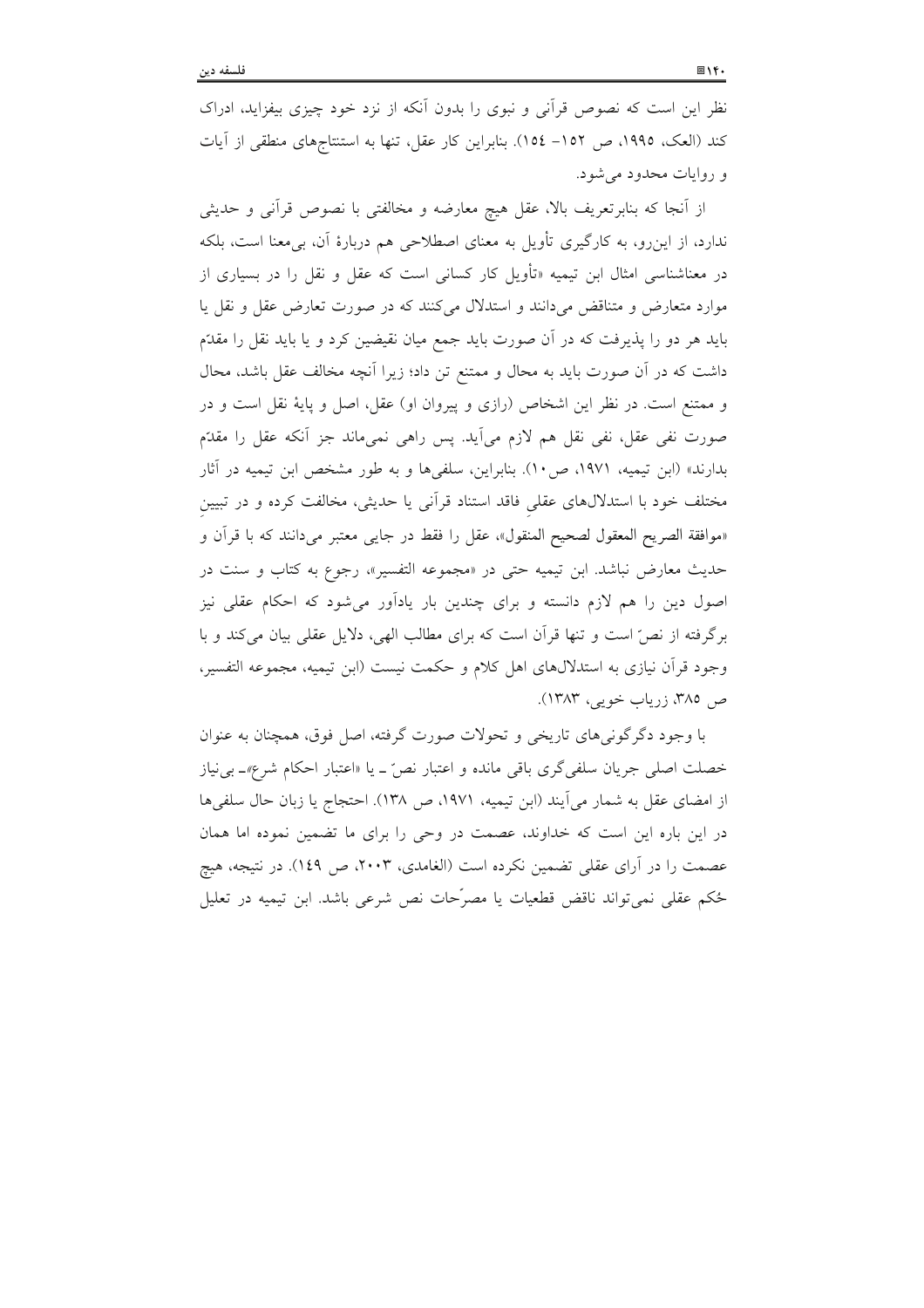این معنا، ضمن تأکید بر جایگاه وحیانی و دلایل دروندینی، هر گونه اتّحاد و قدر جامع میان عقول را نفی کرده و معتقد است که عقل در هر یک از افراد آدمی، مباین با عقل در فرد دیگری است. اما این نظریه، مستلزم آن است که تفاهم بین افراد در مقام ادراک عقلی امکان پذیر نباشد و از سوی دیگر، هر گاه دو فرد یا دو گروه در یک مسئله عقلی با یکدیگر اختلاف داشته باشند، هیچ گونه داوری و ترجیح نظر یک طرف به طرف دیگر وجود نداشته باشد. با وجود این اشکالها، ابن تیمیه همواره به «تکافؤ ادلّه» تکیه م<sub>ی</sub>کند (ابر اهیمی دینانی، ١٣٨٦، ص٢٦ ـ٢٧).

این گونه برداشت از رابطهٔ دین و عقلانیت، اختصاص به سلفی گری مصطلح ندارد و کسانی که با تاریخ الهیات و ادیان آشنایی دارند، به درستی میدانند که گرایشهای بسیار نیرومندی در مسیحیت و دیگر ادیان هست که به استدلالهای عقلی، اعتماد و اعتنایی ندارند و ایمان را بر عقل، مقدّم می۱درند. پیروی از این شیوه دیرپا در طول تاریخ موجب شده است که به طور کلی سلفیها در معنای عام یا خردگریز<sup>۲</sup> باشند یا خردستیز. از این رو، رگهها و گرایشهای ضلهٔ عقلانی در سلفیها چنان نیرومند شده که به یکی از مشخَّصههای فکری آن تبدیل گردیده است. این اصل چنان مهم است که می توان به نوعی رابطهٔ معکوس بین عقل گرایی و سلفی گری قائل شد؛ به این معنا که هر چه میزان عقل گرایی، به ویژه در معرفت دینی، افزایش یابد، از میزان سلفیگری کاسته می شود و بدین ترتیب، تبدیل آن از سلفی گری افراطی به سلفی گری معتدل و حتی «سلف گرایی»، محتمل خواهد بود. البته عكس أن نيز صادق است.

## نقل گرايي معطوف به حديث

نوع تعریف سلفیها از پیوند میان عقل و وحی، در واقع، معرِّف نوع رویکرد آنها به

2. Irrationalism

۱. ایمانگرایی و تقدّم ایمان به فهم، پیشینهای طولانی دارد؛ صورتبندی جدید اَن از کی پرکگار اَغاز شده و با پیگیری اندیشمندان دیگر از جمله ویتگنشتاین در قالب «بازی مستقل»، در الهیات مسیحی، مؤثر واقع شـده تـا حدی که ایمان از اثبات عقلانی، بی نیاز و مستغنی تلقی شد.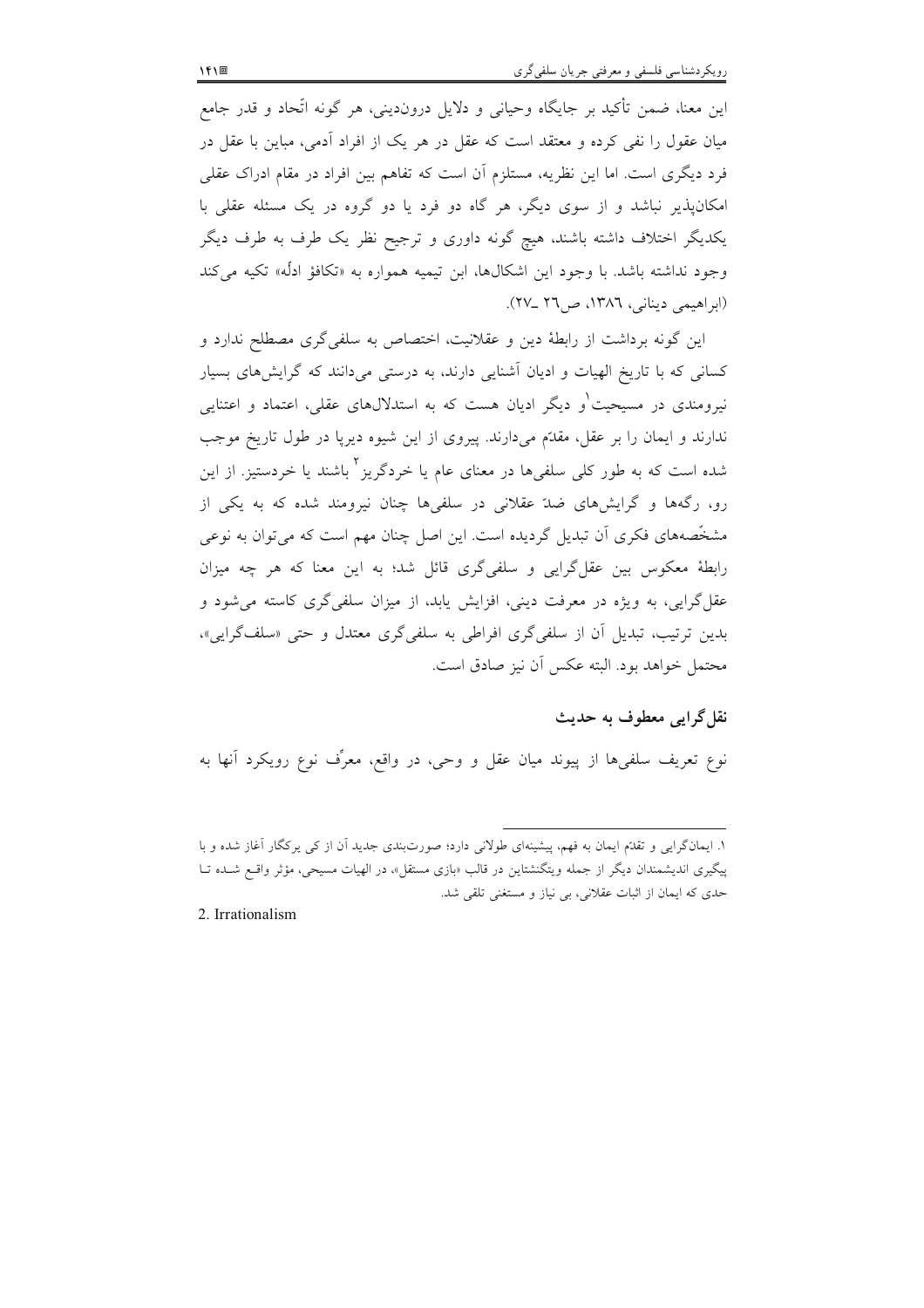حدیث نیز هست؛ به این معنا که شدّت «نقلگرایی»<sup>\</sup> موجب شده اینها از یک سو، به هر پدیدهٔ نوظهوری که در نصّ نیامده با تردید و انکار نگاه کنند و از سوی دیگر، سلفی گری به عنوان جريان برأمده از درون «اهل حديث»، با افزودن أراى صحابه و گفتار تابعان به احادیث پیامبرﷺ، آنها را نیز در ردیف سنّت نبوی قرار دادهاند. بدین ترتیب، امروزه مجموعهٔ اَنها مأثورات مهم و مستقلَّی به شمار می]یند که خود به خود، ارزش حجّیتی و كاشفيّت دارند و با ايمان به اعتبار و قداست اين مجموعه احياناً گفته مى شود كه نظريهٔ «عرضهٔ احادیث بر قرآن» و تطبیق درستی و نادرستی آن با آیات قرآن از گفتار زنادقه است (روحانی، ۱۳۸۰، ص ۱۷٤). بدلیل همین رویکرد، مجامع تفسیری اهل حدیث، سرشار از احادیث و مباحث روایی است که به جای عرضه بر قرآن و بررسی موافقت یا مخالفت آن با كتابالله، احياناً مبناى فهم أن واقع شده و نمودار نوعى از تقدِّم حديث و فهم سلف از سنّت بر خود قرأن در نظام معرفتي سلفي هاست. به بيان قُرطُبي در الجامع لأحكام القرأن (با وجود «تبيان كلِّ شيء» بودن قرآن)، «اولاً حديث عرض سنت بر كتاب خدا و اخذ موافق و ترک غیرموافق با آن، باطل و بی|صل است؛ ثانیاً، قرآن محتاجتر است به سنّت تا سنّت به قرآن؛ ثالثاً، سنّت، حاکم بر کتاب است و کتاب حاکم بر سنّت نیست… . گرچه فضل بن زياد مي گويد: من از احمد بن حنبل شنيدم كه وي گفته بود: من جسارت آن را ندارم که بگویم: سنّت، حاکم بر کتاب است و لیکن من میگویم: سنّت، کتاب را تفسیر و تبيين مي نمايد» (القرطبي، ١٩٨٥، ص ٤٤).

با در پیش گرفتن چنین رویهای، در قاموس سلفیگری حتی در دورههای متأخر و معاصر نيز، نصٌّ به سوى سنت و حديثِ سلفى، گرايش معنادارى يافته و عملاً با توجيه و تأویل آیات با این مقیاس، گویی نص ّاصلی (قرأن) فرع شده و حدیث جای أن را گرفته است. البته در عطف توجه به این رویکرد افراطی، نباید از نقش ظهور گرایش های فرامتنی در میان فیلسوفان و یا به قول ابن قیّم، «صدور فتوا و رأی بدون توجه به متن از سوی علما» (ابن قيم، ١٩٩٣، ص ٢٣٦) غافل شد.

در کنار گرایش های سلفی به حدیث، نقد سند و ارائه معیارهای سنجش درونحدیثی،

1. Revelationism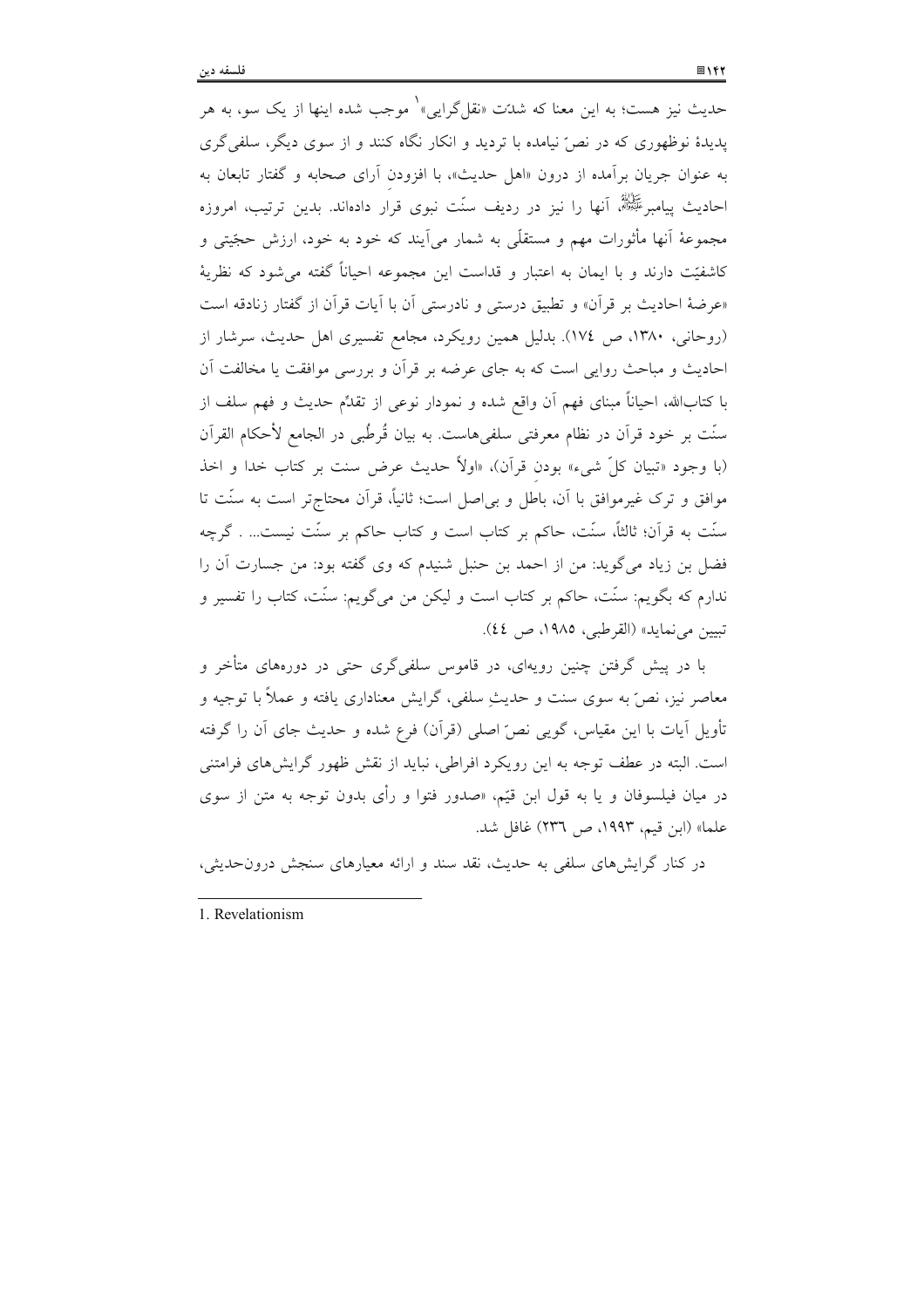مانند مقایسه دو روایت با یکدیگر در کانون اصلی مطالعات و کنکاشهای آنها قرار گرفت که در حقیقت، نوعی ساماندهی به جوامع حدیثی در راستای ایمنسازی روایات در برابر نقدهای عقل گرایان به شمار میآید. در این فرایند، پایههای اصلی اختلاف جریانهای حدیثی در سه حوزه، یعنی «اعتبار»، «صدور» و «تفسیر» حدیث خلاصه می شود؛ به این معنا که نص گرایان سلفی از یک سو دایرهٔ حدیث را گسترده (شامل حوزهٔ عقاید، اخلاق و فقه) در نظر گرفته و از سوی دیگر، با کم اعتنایی به دانش رجال و معتبر دانستن بیشتر احادیث، در اثبات صدور نیز با تسهیل و اّسانگیری برخورد میکنند و مهمتر از همه اینکه در تفسیر، جمود و التزام به نص را لازم میشمارند (مهریزی، ۱۳۸۳، ص ٤). البته در عین حال بايد توجه داشت كه موضع سلفيها در نقد متنى و از جمله نقد عقلى- هر چند كه به نقد سندی و فرقهای نزدیک است ــ موضعی کاملاً یکدست و منفی گرایانه نیست. همچنان که بسیاری از معیارهای ابن قیم در نقد متون احادیث، معیارهایی عقلی هستند، با اینکه او همچون سایر سلفیها از به کارگیری عنوان نقد عقلی بسیار رویگردان است (ابن قیم، ۱۹۸۳، ص ٤٤–٤٣). از پيامدهاى اين رويكرد، سربرافراشتن مجموعهاى از روايات مستهجن نزد طيفهاى مختلفِ حديثي و غالباً با مضمون «تشبيه و تجسيم» و يا دربردارنده نقص و نکوهش دربارهٔ پیامبرانﷺ است که از محورهای مهم نقد عقلی ٰدر دورههای مختلف ميباشد.

## ظاهرگرایی یا نقل گرایی مبتنی بر منطوق محوری

ظاهرگرایی به معنای حمل بر معنای منطوق و تقیّد و تمسّک به ظاهر الفاظ و متون، معرّف گرایشی است که پیشینه آن در تاریخ اسلامی به سدههای نخستین بر میگردد و سلفیها بر مبنای هستی شناسی محسوس گرا و سطحی نگری برآمده از آن، به لحاظ معرفت شناسی نه تنها امکانشناخت و دستیابی به حقیقت از راه رجوع به ظاهر را میسّر می شمارند، بلکه قرائت صوری و تحتاللّفظی از قرأن و احادیث را برترین قرائت دانسته و با انتساب چنین

١. از جمله مشهورترين اين نقدها، كتاب«تنزيه الانبياء» سيد مرتضى است كه ابوالفضائل مشاط بـراى مقابلــه بــا آن«زلَّه الانبياء» را تأليف كرد.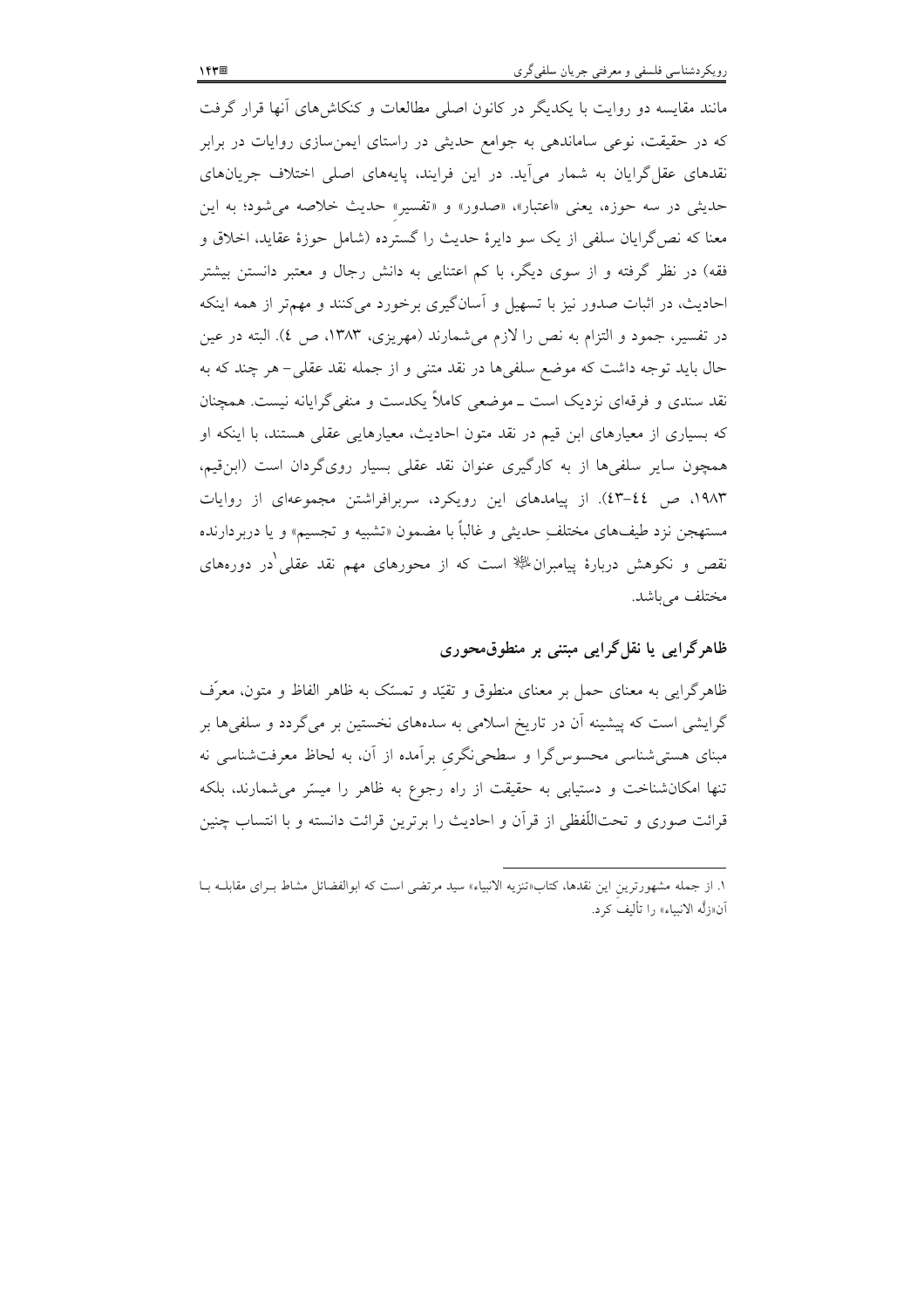عملکردی به سلف، أن را برای همه احوال و زمانها، حجّت قلمداد میکنند. به مقتضای این رویکرد، علم صرف و نحو از جایگاه و اهمیت بیشتری در قیاس با علوم فلسفی و منطق برخوردار شده و جریان سلفی گری با تأکید بر تأویل،ناپذیری، صفات باری تعالی را به همان معانی ظاهری در قرأن و حدیث دانسته و معتقدند که معانی این اوصاف و آیات، همان است که ما در چنین فرایندی درک میکنیم (الکثیری، ۱٤۲۹، ص ۱٦۸). بدین ترتيبِ، به لحاظ «معناشناسي»` سلفيها در بحث «حقيقت و مجاز»، در شمار مخالفان وجود هر گونه مجاز در قرآن قرار میگیرند و برآنند که هر آنچه در قرآن آمده به نحو حقیقت آمده و مجاز در قرأن راه ندارد. پافشاری بر این موضع، یعنی دست کم، قبول محسوسیت خداوند که البته در مصادر اهل حدیث و سلفی، مسئله ناأشنا و تازهای نیست؛ همچنان ابن تيميه، اتَّصاف خداوند به صفاتي نظير «يَدُ الله»، «إستَوى عَلَى العَرش» و «جاءَ رَبُّکَ و المَلَکُ صَفّاً صَفّاً» (اَمدن خداوند در صف ملائکه) در قراَن را، به نحو تأویل،نایذیری درست دانسته و با تخطئهٔ دیدگاههای معارض، خداوند سبحانه و تعالی را قابل اشارهٔ حسی معرفی میکند (ابن تیمیه، ۱۹۸٦، ج۲، ص ۳۳٤). با وجود این موضع سرسخت، سلفیها به نحو گریزناپذیر و تناقضآمیزی مجبورند که گونهای از تأویل را در اّيات ديگر نظير «وَ نَحْنُ أُقْرَبُ إِلَيهِ مِنْ حَبْلِ الْوَرِيدِ» و يا «فأينَما تُوَلُّوا فَثَمَّ وجهُ الله»، بپذیرند اما به هرحال، کاربست معیار ظاهرگرایی یا «منطوقەمحوری»<sup>۲</sup> در نقل**گرایی، مدل** ویژهای از این جریان ترسیم میکند که آن را از دیگر گرایشهای نقل گرایی، جدا ساخته است؛ به گونهای مناقشههای کلامی دربارهٔ مسئله «تشبیه و تجسیم» از سوی گرایش های معتدل نقل گرایی در تاریخ اسلامی کارساز نشده و عالمان معاصر جریان سلفی در ادامه مواضع دیرپای اسلاف خود ضمن حفظ دلبستگیهای تاریخی، تأویل آیات متشابه و تمسَّک برخی از اهل تسنَّن به آن را، به شدَّت مورد انتقاد و نکوهش قرار میدهند (محمد بن صالح العثيمين، بي تا، ص ٤٥).

در بازگشت به دغدغهٔ اصلی پژوهش حاضر، معلوم میشود که رویکرد ظاهرگرایی در

2. listeralism

<sup>1.</sup> Semantics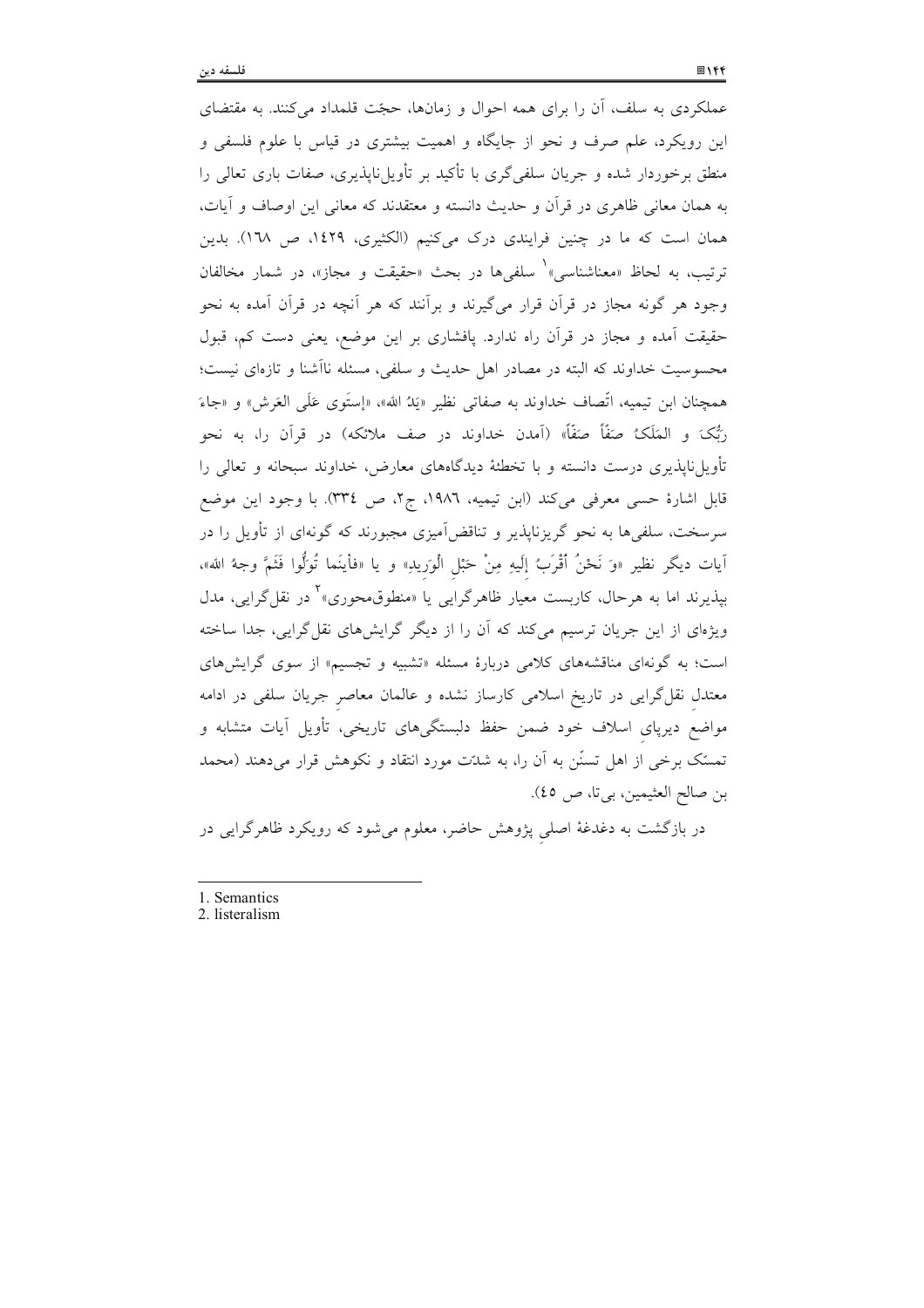معنای مذکور، از پیامدهای فرویاشی شوکت عقل و تفکیک و تقابل آن با وحی در مکتب سلفی گری است که در ادامه به تصلّب و انحصارگرایی شدید سلفیها در فهم دینی و نفی تکفیرآمیز دیدگاههای دیگر اسلامی، کمک شایانی کرده است؛ ضمن اینکه سلفیها با .<br>نادیده گرفتن دالّ مرکزی و فرهنگِ بنیانگذاران سلفیگری، پوزیتیویسمٖوار تصور میکنند که همه نسل(های انسانی، صرفاً با مراجعه به ظاهر کتاب و سنت، امکان دستیابی به حقیقت دین را دارند و با همین مفروضات هستی شناختی معطوف به نصوص شریعت می توان پاسخگوی تمام زمانها بود؛ غافل از اینکه اساساً حجیّت ظواهر دینی هم متوقّف بر برهانی است که عقل اقامه می کند و افزون بر آن، ظهوری که در الفاظ و عبارتهای دینی هست، ماهيتاً از جنس دليل ظنَّى است، و ظنَّ نمي تواند بر يقين و علم قطعي كه از اقامهٔ برهان عقلی بهدست می آید، بر تری پاید.

## تجربهگرایی، جزماندیشی و رویکرد ابزاری سلفیگری

سلفیها در کنار تخطئهٔ اجتهاد عقلی، همچنان که با جمود بر ظواهر کتاب تدوینی، از اَن فراتر نمیروند، بر وزان اَن در کتاب تکوینی نیز، گرایشهای شدیدی به اصالت ظاهر و حس گرایی دارند. هر کدام از این وجوه هستی شناختی و معرفتشناختی در آثار سلفیها کاملاً نمایان است. ابن تیمیه ــ به عنوان نظریهپرداز طراز اول سلفی گری ــ در تبیین «منهاج اهل السنه» ضمن نقل كلام علامه حلَّى دربارهٔ «غيرقابل رؤيت بودن خداوند از طريق حواس» مبنى بر اينكه «انّه غير مرئى و لامدرك بشيء من الحواس لقوله تعالى لاتدركه الابصار هو يدرك الابصار و هو اللطيف الخبير»، أن را خلاف [ظاهر] أيات و احاديث<sup>\</sup> و نیز «اجماع سلف نسبت به رؤیت خداوند در روز قیامت از طریق چشم»، شمرده است. او در راستای تأکید بر این مبنای ظاهرِگرایانه، مرئی بودن را از لوازم و آثار هستی دانسته و استدلال می کند که هر اندازه وجود، کامل تر باشد برای مرئی شدن شایستهتر خواهد بود و چون خداوند کامل ترین موجود است، پس برای مرئی بودن نیز از همهٔ موجودات

١. ابن تيميه: «حديث مجمعٌ عليه و صحيح نزد اهل حديث: «إنَّكم ترون ربَّكم كمــا تـرون الشــمس و القمـر لا تضامون في رؤيته» (محمدبن صالح العثيمين، بي تا، ص ٤٥).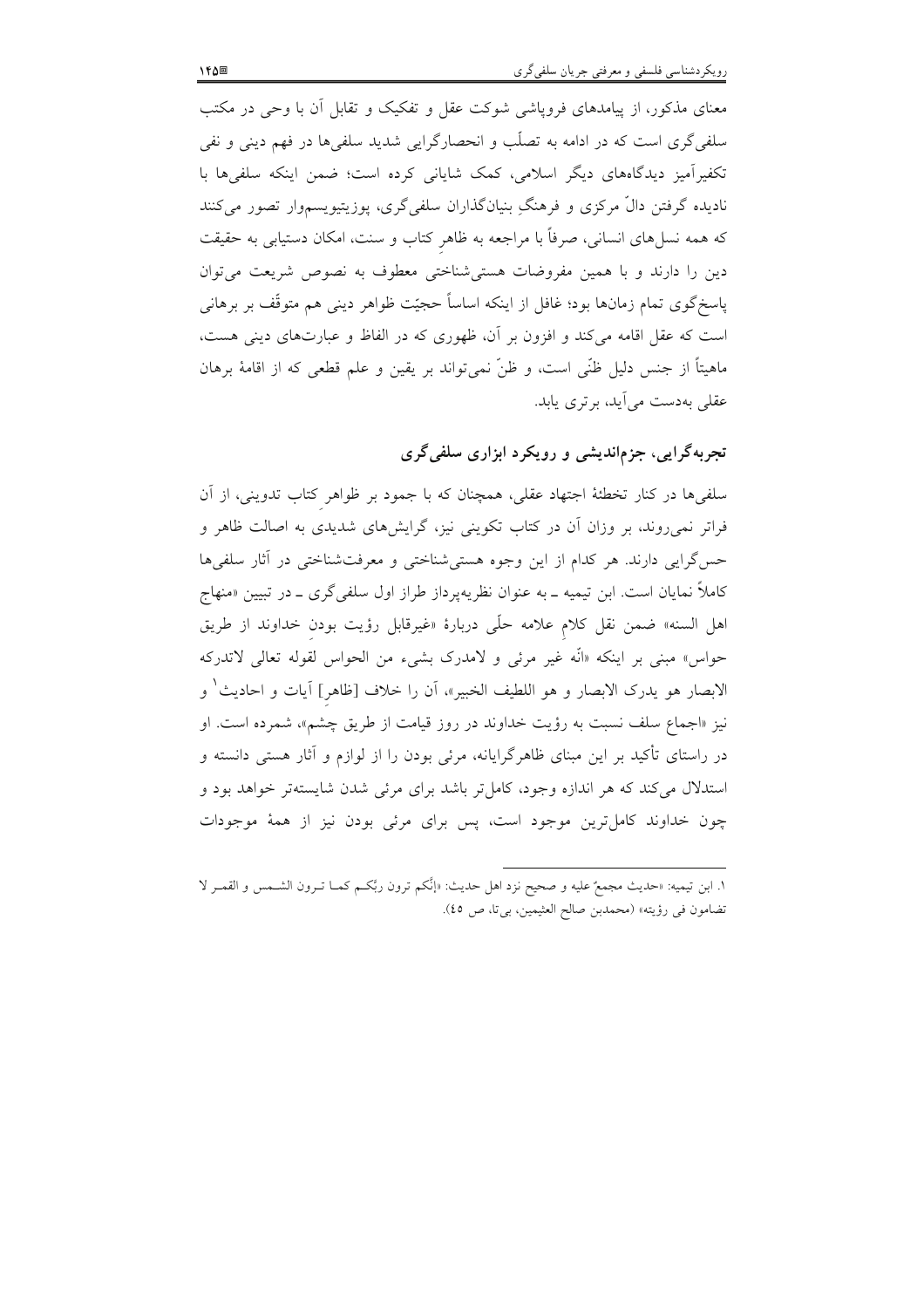شایستهتر است اما عدم رؤیت او در این دنیا، دلیل بر نقص بینایی ماست، نه اینکه رؤیت او به خودی خود ممتنع باشد: «فکلّ ماکانَ وجوده أکمل، کان أحقّ بأن يرى و کلَّ ما لم يمكن أن يرى فَهو أضعف وجوداً ممّايمكن أن يرى فالاجسام الغليظة أحقّ بالرؤية (من الهواء و الضياء احقَّ بالرؤية) من|لظلام. لأنَّ النَّور أولى بالوجود، و الظلمه أولى بالعدم و الموجودُ الواجبُ أكمل الموجودات وجوداً و أبعد الأشياء عن العدم فهو أحقَّ بأن يرى». در ادامه، ابن تیمیه با توسن عقل سلفی، پا از این فراتر گذاشته و با قاطعیت، الله سبحانه تعالی را قابل اشارهٔ حس<sub>ّ</sub>ى معرفى مىكند :«إثباتُ موجودٍ قائم بنفسِهِ لايَشارُ إليهِ و لايَكونُ داخلَ العالَم و لاخارجةُ فَهذا ممّا يَعلَمُ العقلُ إستحالتَهُ» (ابن تيميه، ١٩٨٦، ج٢، ص ٣١٥– ٣٣٤)؛ يعني اثبات موجودی که به خود قائم باشد، اما قابل اشارهٔ حسی نباشد و در درون و بیرون جهان نباشد، چیزی است که محال بودن آن بر عقل، آشکار است. وی همچنین عالَم غیب را عالَم مجردات و مفارقات (جدا و مجرد از ماده) ندانسته و با طرح این مدّعا که «بر اساس کلام خدا، به قطع و یقین فرشتگان مجردات نیستند (مادی و جسمانی|ند)»، در نتیجهگیری کلی از این بحث، استدلال میکند که فرشتگان از نور [به مثابه یک امر جسمانی] آفریده شدهاند و از این رو، ملائک به صورت بشر بر حضرت ابراهیم و لوط ﷺ آمده و جبرئیل به صورت دحیهٔ کلبی و یا اعرابی بر پیغمبر فرود آمد که اصحاب هم او را دیدند و یا فرشتگان به گواهی آیات، با همین کیفیت در روزهای بدر و خندق و حنین برای یاری حضرت رسولَ<sup>ﷺ</sup> به زمین فرود اَمدند (ابن تیمیه، ١٩٨٦، ج٢، ص ٥٣٣– ٥٣٥). این دیدگاهها، منتهای سیرفکری سلفیها در افق حسگرایی را به خوبی نشان میدهد. از دلالتهای این رویکرد، مسئله تجسیم است که همواره در طول تاریخ مورد ایراد متکلمان قرار گرفته و سلفیها از اقرار صریح به آن، رخ برتافتهاند

در جایگاهی معرفتشناسانه و متناظر با این وجه هستیشناختی، ابن تیمیه علم جزئی به جزئیات را آنچنان مطمئنiر از علم به کلیات قلمداد کرده که آن را باید ــ به تعبیر محققان ـ ناشی از «حسگرایی تمام عیار او» دانست (ابراهیمی دینانی، ١٣٧٦، ص ١٤١). او در کتاب الردّ، اساس اعتراض خود بر قیاس منطقی و برهان را اینچنین تقریر می کند: منطقیان قیاس منطقی و برهان را، علم از راه کلّی به جزئی می شمارند و به این ترتیب، کلّی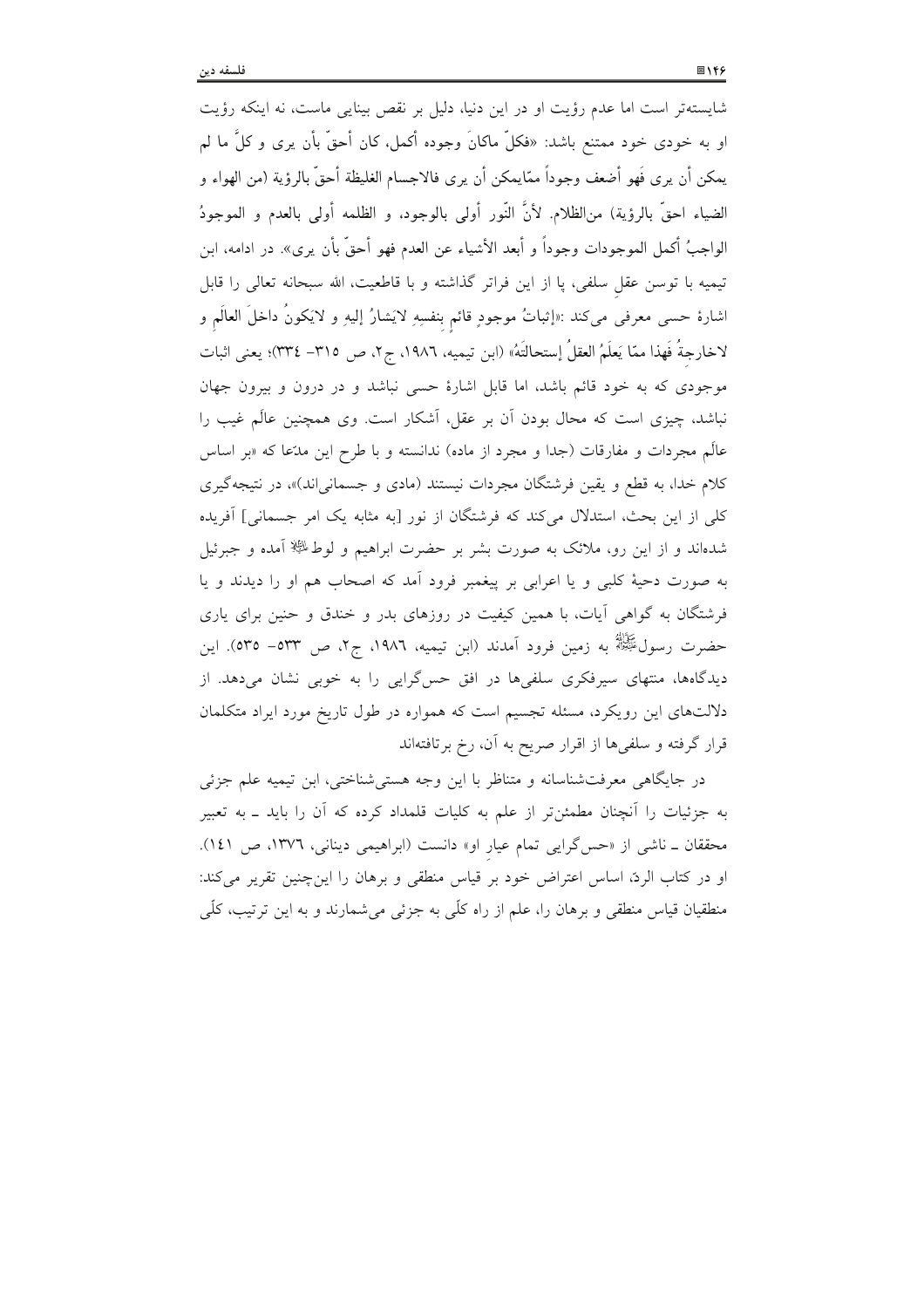را مقدَّم بر جزئی یا به قول او «معیَّن» میدانند؛ در صورتی که چنین نیست و علم به امور جزئی و معیّن، مقدم بر کلّیات است و تصور کلّیات در ذهن انسان از راه علم او به جزئیات به دست میآید (زریاب خویی، ۱۳۸۳، ص ۱۸۹). ابن تیمیه در کتاب نقض المنطق، تمثيل منطقى (قياس فقهى) را كه مبتنى بر مشاهده حسى است، در افاده يقين بالاتر از قیاس برهانی نشانده و به نوعی، قیاس برهانی را به قیاس تمثیلی ارجاع میدهد (ابن تيميه، ١٩٥١، ص ١٨٦). هر چند پذيرش اعتبار قياس فقهي، به صورت غيرمستقيم، دلالت بر نوعی عقل گرایی ولو در سطح پایین دارد، اما همین مقدار از قیاس نیز اخیراً از سوى برخي جريانهاى سلفى با شعار «لا قياس في العبادات» و يا «لا اجتهاد في العبادات» مورد تشکیک قرار گرفته است (السقّاف، ۲۰۰۷، ص ۸۲–۸٤.).

به طور کلی، تکیه بر پایهٔ «اصالت ظاهر و تجربه» و رعایت آن در دگرگونیهای فکری سلفیها در قالب اعتنای بسیار زیاد به ظواهر متون دینی و غیره موجب شده است که این جریان با وجود مبانی گوناگون، با مشرب تجربهگرایی تلاقی یابد و یا به تعبیری در گفتار «اصالت تجربه و اشياء محسوس» بر فيلسوفان تجربهگرا در اروپا و در قرون معاصر، مقدّم باشد؛ با این تفاوت که از نظر سلفیها، اعتبار تجربه فقط در تعارض با نقل، نقض می شود. اما در یک رویکرد همگرایانه، مسئله اصالت ظواهر و تجربهگرایی، به برقراری رابطهٔ استلزام گونهای بین «عمل» و «هدف» و نیز نوعی ابزارگرایی<sup>٬</sup> ناشی از تقدّم «عمل» بر «نظر» در اندیشهٔ سلفی گری انجامیده است و در عمل گروههای سلفی را به اولویت «سازماندهی تشکیلاتی»، اعم از تشکیلات علنی یا شبکههای مخفی کشانده است. در همین بستر فكرى است كه سيد قطب در «معالم في الطريق»، مسئوليت از بين بردن «جامعة جاهلي» \_ به عنوان پيش نياز استقرار«جامعهٔ اسلامي» \_ را نه بر عهدهٔ يک متفکر و اسلام شناس، بلکه از آن یک پیشتاز مبارز و تشکیلاتی میداند که از هستهٔ سازمانی تغذیه شده و مسلّحانه مبارزه کند (احمدی، ۱۳۸۰، ص ۲۰۹). این گونه راهکارهای ایدئولوژیک، جریانهای افراطی سلفیگری را به راهی برده است که برای رسیدن به هدف، تمام راههای نامشروع را پیشنهاد میکنند و با استناد به اقطاب سلفی مانند ابن تیمیه، اعمال غیر شرعی،

1. Instrumentalism.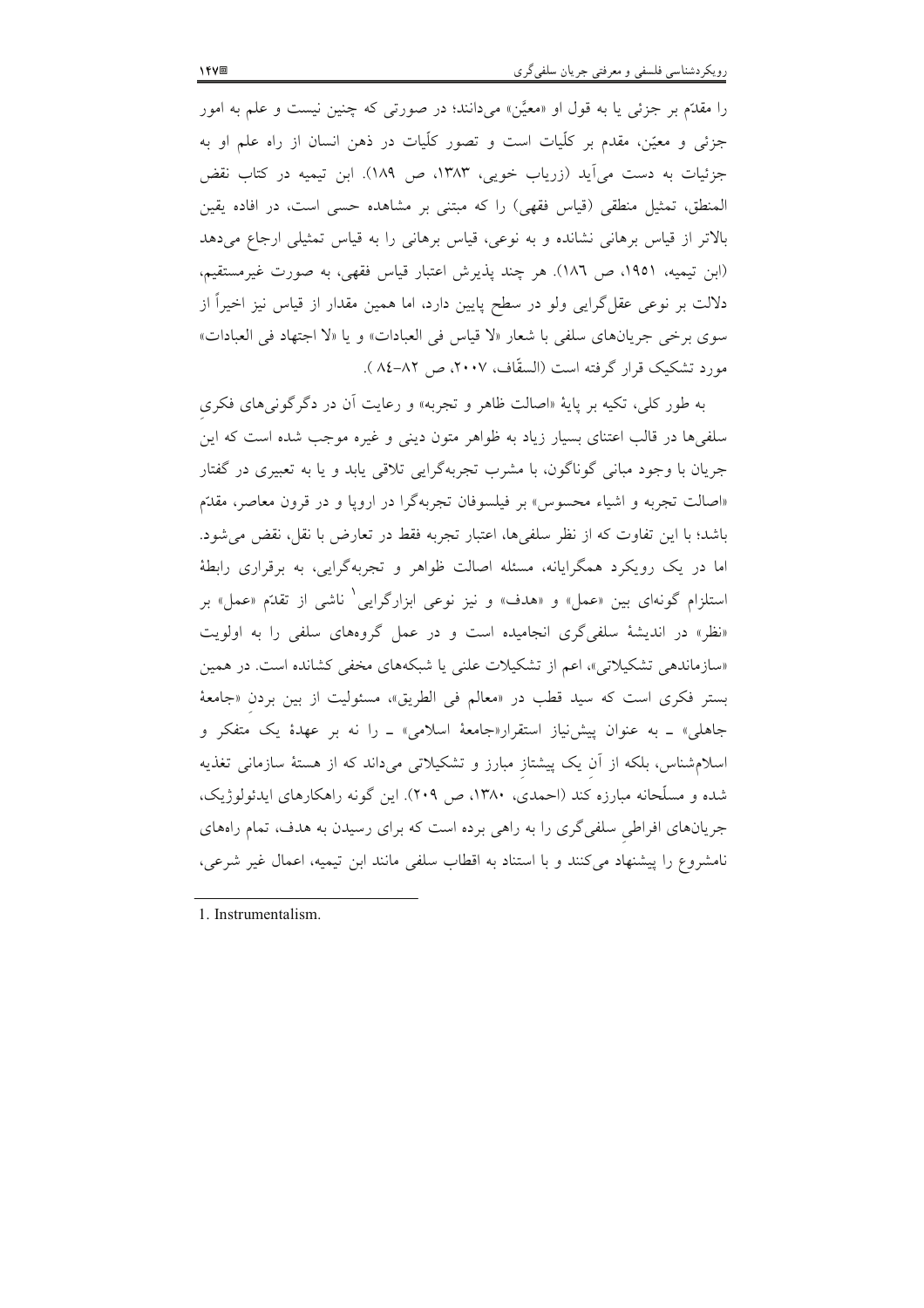نظيرِ «دروغ» و «أخذ مال حرام در همهٔ اشكال آن» را جايز مي شمارند (عبيد الجحمي، ۲۰۰۸، ج ۲، ص ۱۸). گروههای برجسته سلفی مانند القاعده، دامنه این اعمال را تا کشتار گسترده و کورکورانهٔ بی گناهان اعم از کودکان، زنان و مسلمانان در اماکن عمومی عراق، افغانستان و پاکستان کشانیدهاند. این نگرش و آموزههای دیگر مبنی بر اینکه «هدف (جهاد) وسیله را توجیه می کند»، دلالت معناداری بین اندیشههای گروههای وابسته به این جریان با ایدههای سودمحور<sup>(</sup>و ماکیاولیسم<sup>۲</sup> ایجاد میکند و در نتیجه، گوی<sub>ب</sub>ی مفهوم قدرت در اندیشهٔ این طیف بر پایانهای غیراخلاقی مبتنی بر تقدّم «ابزار» بر «هدف» استوار شده است.

مجموع این رویکردها به مطلقانگاری ٌّ، جزمگرایی ٌو انحصارطلبی فهم سلفی از دین انجامیده و به امتناع تامّ تعقّل و تفکر در گروههای سلفی معنای خاصی بخشیده است؛ به گونهای که این گروهها با مطلقانگاری فهم سلفی از اسلام و تفسیر انحصارطلبانه از «فرقهٔ ناجیه»، به «نفی و طرد تکفیرآمیز دیدگاههای دیگر» می پردازند. دشوارهای که کموبیش فراروی همگان از جمله فرقههای مختلف اسلامی قرار دارد. در واقع، با در هم کوبیده شدن شوکت عقل گرایی در حیات عقیدتی، راه برای تفسیرهای ظاهری، جزماندیشانه و غیرپویا باز شده و مانع استنباطِ معنایی فراتر از محسوسات و مقتضیات زبانی، فرهنگی و تاريخي معيّن مي شو د.

## فلسفه هراسي <sup>0</sup> و شکست خردگرايي نزد سلفي ها

پیشفررض و مراد ما در این مقام، نه دفاع از فلسفه موجود و نه آسیبشناسی روش فلسفی است، بلکه مقصود اَن است که فراتر از این دو رویکرد، جایگاه جریان سلفی گری در برابر علوم عقلی و فلسفه روشن شود. بدیهی است آنچه که باورهای مذهبی باید از آن ییراسته باشند، «ضد عقلانی بودن» گرآنهاست و نه «غیرعقلانی بودن»؟ زیرا غیرعقلانی بودن برخی

- 1. Utilitarianism
- 2. Machiavellism
- 3. Absolutism
- 4. Dogmatism
- 5. Philosophobia
- 6. Anti rationality 7. Irrationality
-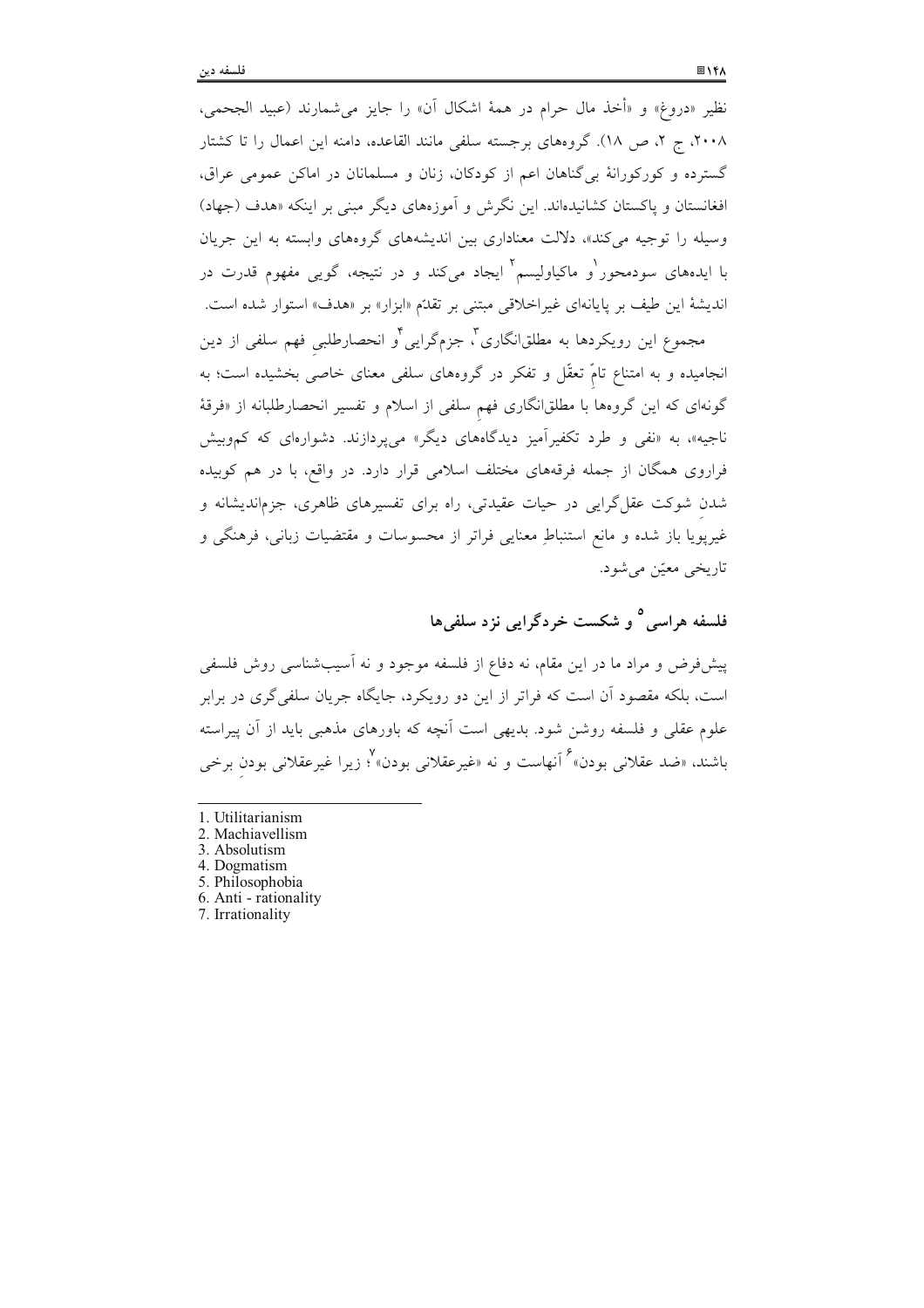از باورهای مذهبی، امری مقبول و حتی معقول است. اما در گرایش مورد بحث اساساً معقول $سازی باورهای مذهبی آن چنان سالبه به انتفاء موضوع است که دغدغهبرانگیز$ نمی،نماید. بی گمان سلفی گری بر مبنای این رویکرد در شمار جریانهای ضد تعقّل به حساب میآید که گرایش پیشینی آن در ادوار نخستین تاریخ اسلامی، علوم نقلی را به تقابل با تعقّل و رهیافتهای برهانی کشاند و در گسترهای از جهان اسلام، رکود فکری در الهیات اسلامی را دامن زد که آثار آن تا امروز نمایان است. همچنان که در عربستان سعودی، بر پایهٔ دیدگاه سلفی حاکم دهها سال است که علوم عقلی برابر با کفر و گمراهی تصور میشود و اکنون با وجود دهها دانشگاه و دانشکده در این کشور، نه تنها «یک واحد به فلسفه و علوم عقلي اختصاص نيافته» (ســـعود الســـرحان، بي تا، ص ١٦)، بلكه با محوریت مواضع چهرههای سرشناس و شاخص سلفی، به ویژه ابن تیمیه، آثار و فعالیت زیادی بر مبنای رویکرد انحصارطلبانه از فهم دینی و مخالفت با فهم عقلی از آن، بازتولید شده و در سراسر جهان، به ویژه جهان اسلام به عنوان قرائت صحیح از دین پراکنده می شود. طُرفه اینکه دامنهٔ خردستیزی و تقابل سلفیگری، افزون بر فلسفه و کلام، گاه به گزارهها و حوزههای علمی نیز کشیده میشود. از این رو جای شگفتی نیست که بن باز، مفتی اعظم عربستان و چهرهٔ سرشناس سلفیها در دورهٔ معاصر، در آثارش تصریح کند: «در بین افرادِ زیادی از نویسندگان و مدرّسان شایع شده که خورشید ثابت، و زمین در حرکت است ولی من میگویم هر کس معتقد به ثابت بودن خورشید و عدم حرکت آن باشد، کافر و گمراه است» (بن باز، ۱۳۹۵، ص ۱۷).

مطالعات موجود دربارهٔ علل تحریم علم کلام و به دنبال أن علوم عقلی و منطق از سوی ارباب سلفی گری، افزون بر «سنّت سلف»، دلالت بر مبانی معرفتشناسانه دارد؛ به این معنا که از دیدگاه سلفی گری، فیلسوفان و متکلمان به جای اینکه نص را مبنای درک عقل قرار دهند، عقل را اساس فهم قرآن قرار دادهاند (العک، ۱۹۹۵، ص ۱۲٤). این درک معرفتشناختی، همواره مورد نظر است و سلفیهای معاصر نیز با همین توجه، دلیل دشمنی محدثین و ارباب سلف با علوم عقلی را به «موضوع فلسفه که همان موضوع دین

1. Rationalization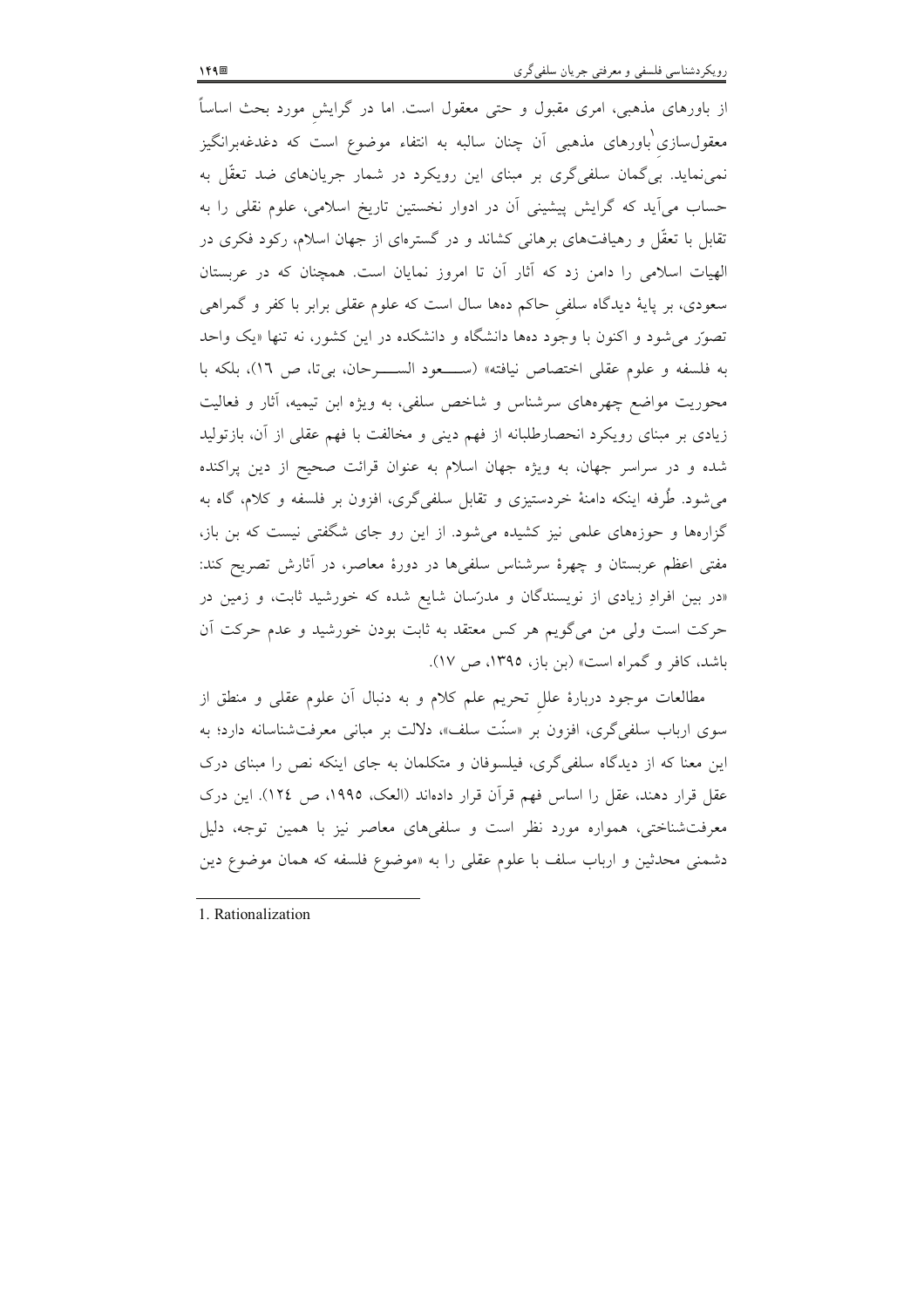است» معلَّل میکنند. در همین زمینه صالح بن غرم الله الغامدی در رساله دکترای خود مي نويسد: «دين، الهيات و اخلاق را مستند به وحي مي كند اما فلسفه، الهيات و اخلاق را صرفاً به عقل بشری مستند میکند؛ این در حالی است که عقل اَمیخته با خطا و صواب است و علم قطعی و یقینی به خطا و صوابش ندارد (الغامدی، ۲۰۰۳، ص ۱٤۹).

جريان سلفي گري در چنين محيط ادراكي و معرفتشناختي، آثار و كتابهاي بی شماری در ستیز با عقل و علوم عقلی نگاشتهاند که «درء تعارض العقل و النقل»، یکی از اّنها است؛ این کتاب مرجع که سلفی ها گاه از آن به عنوان «أفضل کتاب علی مرّ التاریخ فی الردّ على الفلاسفه و الملاحده» نام مي برند و در نامگذاري نويسنده پرکار و کثير التأليف اَن به «شيخ الاسلام» چنين وانمود مي كنند كه براي او مِثل و نظيري در تاريخ اسلام ديده نشده است. از دلایل اهمیت ابن تیمیه این است که او مانند بسیاری از سلفی ها، صرفاً به تحریم این علوم بسنده نکرده، بلکه کوشیده است که با اختصاص همهٔ آثار خود به سلفی گری و موضوعات مرتبط با أن و نيز تدوين چندين كتاب ديگر نظير «منهاج السنه»، «الصفديه»، «الرَّد على المنطقيين» و «نقض المنطق»، موضوعاً فساد علوم عقلي و مخالفت آن با نصوص و سنت سلف را به گمان خود آشکار سازد. او همچنین همه متفکرانی که برای جمع دین و فلسفه کوشیدند را به مخالفت با دین متهم کرده و با خودداری از کاربرد اصطلاح فلسفه اسلامی، باب ویژهای را به شرک «فلاسفه منتسب به اسلام» اختصاص داده است (ابن تیمیه، ١٩٨٦، ص٢٨٢–٢٩٨). ابن تیمیه با این رویکرد، آثار خود را به عظیمترین میراث اندیشه اسلامی نزد سلفیها تبدیل کرده و به حق بسیار هم مؤثر افتاده است؛ به طوری که امروزه سلفیها به مانند او، نوعاً جمع شریعت و علوم عقلی را متناقض دانسته و با تکرار «من تمنطق فقد تزندق»، علم منطق را به مثابه مدخل «شرّ» به «شرّ» (فلسفه) قلمداد مى كنند.

#### مرزبندي و رويارويي معرفت ديني و معرفت عقلي

جريان سلفي گري با تحديد شناخت دين و معرفت ديني در حصار ايمان نقلي، معرفت دینی را به معرفت نقلی فروکاسته و آن را در محدودهٔ نقل، به بند میکشد. از سوی دیگر، عقل برهانی نیز در نظریهٔ سلفیها، منبع دینی نیست؛ یعنی بر فرض هم که به یقین برسد،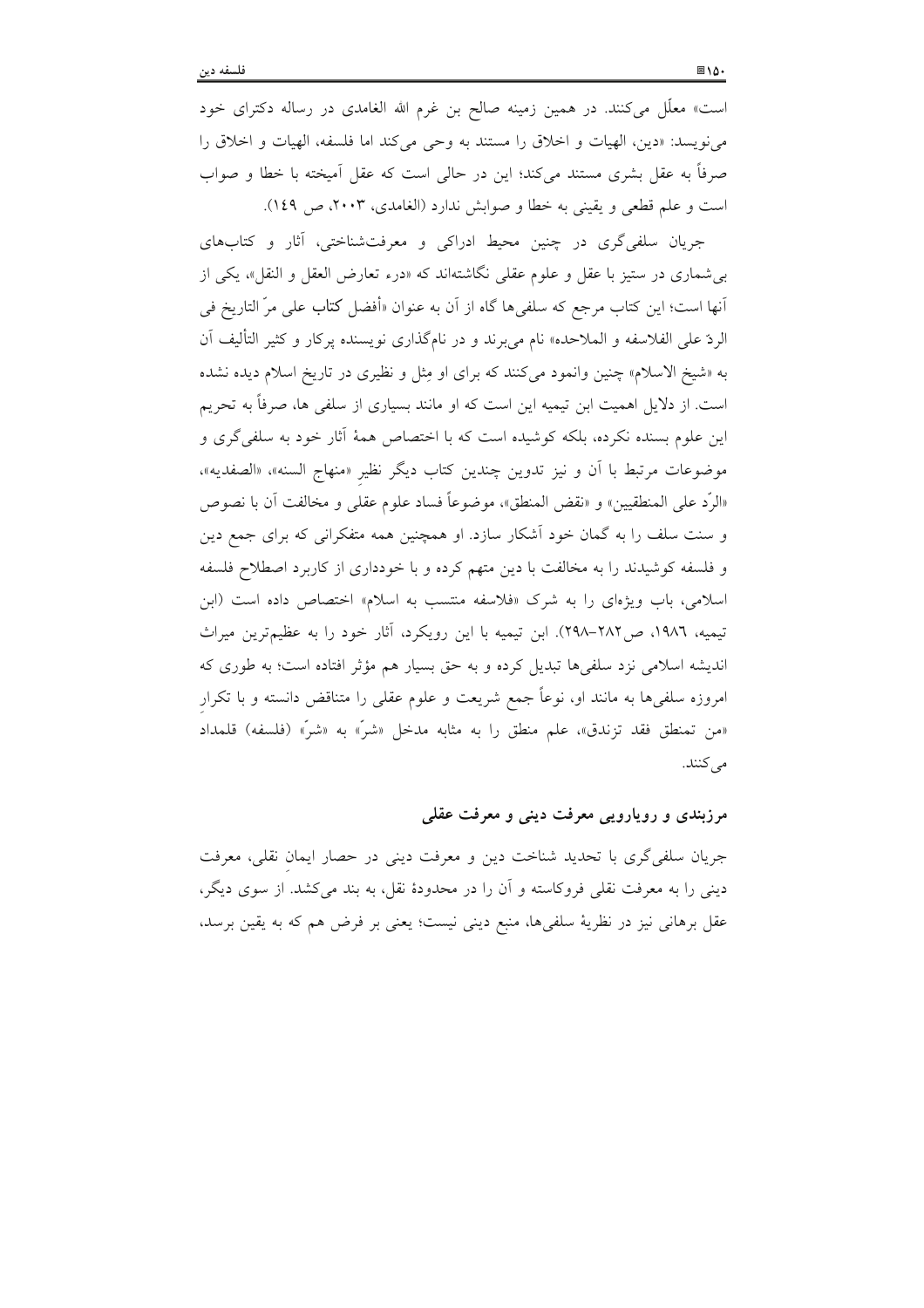گزاره آن بدون استناد به نصٌ، گزارهٔ دینی نخواهد بود. به قول ابن حزم، هر أنچه براهین عقلی اثبات میکنند، بدون شک در قرأن و سخن پیامبر اَمده است و غیر از اَن همگی گزافه است. از مهمترین دلالتها و اقتضائات منطقی این نوع معرفتشناسی، رویارویی و مرزبندی گریزناپذیر میان معرفت دینی از یک سو و معرفت عقلی و بشری از سوی دیگر است. به سخن دیگر، براساس این نظریه، رابطهٔ عقل و دین، رابطهای متعارض است که در خوش بينانهترين حالت`، عقل و دين، دو حقيقت و دو منبع معرفتي مستقل و كاملاً جدا از هماند؛ به گونهای دین می گوید «الف ب است» و برهان عقلی می گوید «الف ب نیست». این تعارض نه فقط در گزارههای آن دو، بلکه در ماهیت این دو منبع ریشه دارد که در نتیجه، به جدایی قلمرو روش و غایت آنها از یکدیگر انجامیده و قابل حل با تأویل هم نيست. در نظريهٔ سلفيها از آنجا كه عقل، اساساً، حقانيت و اعتبار خود را از نصٌّ مي گيرد و به لحاظ روششاختی، به خودی خود یک منبع معتبر به شمار نمی آید، پس گزارههای دینی به وسیله عقل، قابل اثبات یا نفی نیستند و نمی توان آموزههای دینی را با روش عقل برهاني اثبات كرد. پيامد اين تفكيك تباينٍ گونه بين «عقل و وحي» يا «دين و علوم عقلي» این است که دین بیشتر بر نص\$رایی و ظاهرگرایی تکیه کند و به نفی مطلق اعتبار و ارزش عقل و احکام عقلی رهنمون شود. پیرو این نظریه، نه تنها جمع میان دادههای وحیانی و عقلانی و حتی عرفانی ناممکن مینماید، بلکه به واسطهٔ تباین حل نشده، علوم عقلی از قلمرو دین و رسالت انبیاﷺ بیرون می|فتد. این شیوه، عزم سلفیها را در طول تاریخ برای زدودن آموزههای برهانی و عرفانی یا «هر آنچه که معرفت غیردینی به حساب مي آيد» استوار كرده است. البته اين مسئله دربارهٔ حوزهٔ معارف ديني است و كاملا قابل تصور است که سلفیها در حوزههای دیگری مانند سیاست، خلاف این قاعده عمل کنند و برای مثال، حوزه سیاسی را از قلمرو دین بیرون دانسته و با قائل شدن به توسع و اجتهاد در این قلمرو، آن را بر عهده عقل و عرف بگذارند.

از دیگر پیامدهای تفکیک معرفت برهانی از معرفت دینی، ظهور تعارض بین علم و

١. به اين دليل كه سلفي ها قائل به معرفتي غير از قرآن و سنت در حوزهٔ معرفت ديني نيستند.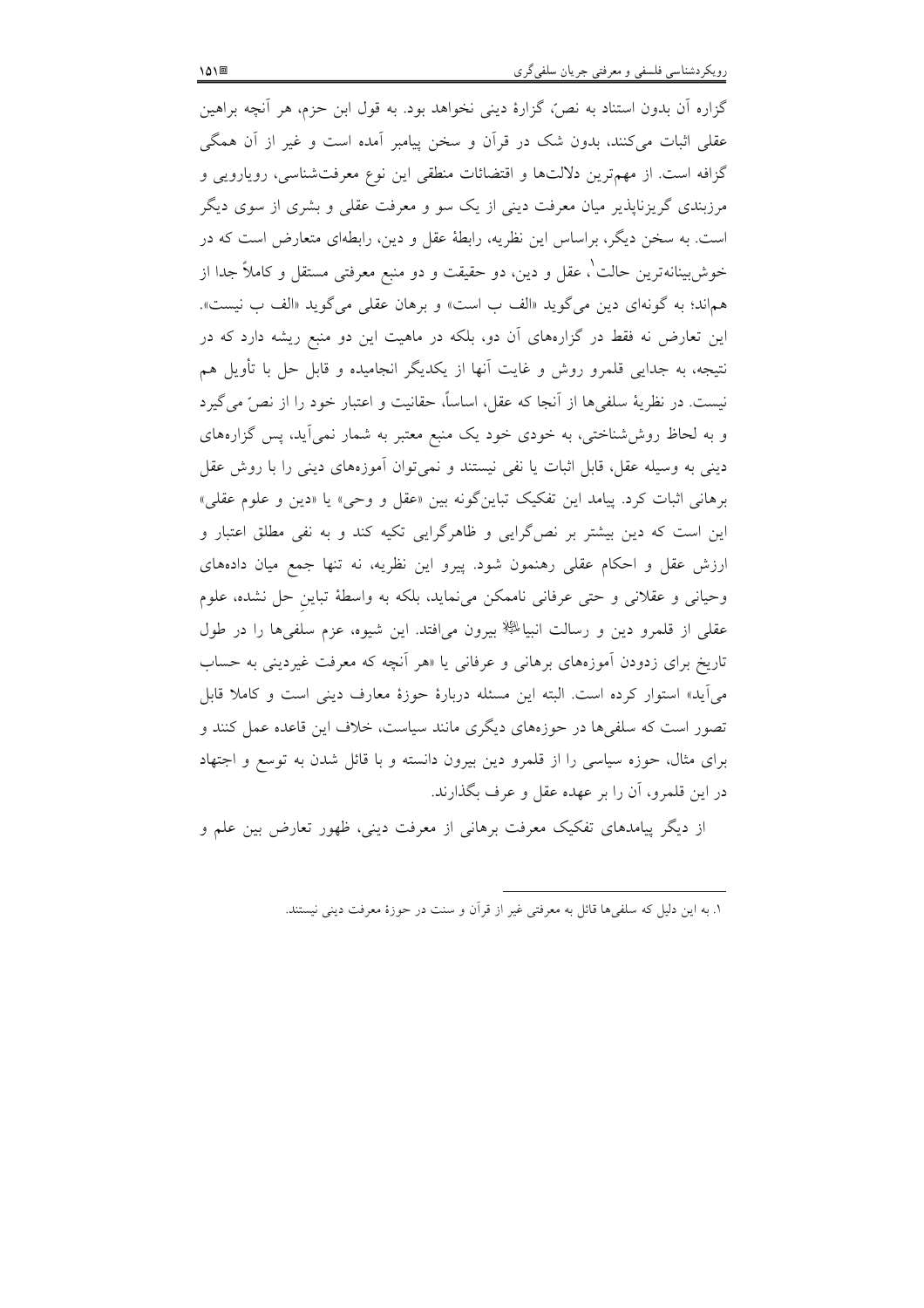دین است؛ به این معنا که آنچه توسط عقل حسی و تجربی یا عقل تجریدی به دست میآید، در شمار معرفت علمی و فلسفی، و نه دینی است. ضمن اینکه بر مبنای این نظریه، آموزههای علمی دین، غیرقابل انعطاف تلقی میشود که با معرفت دینی حاصل از ظاهر، همخوانی دارد؛ در حالی که عقل و رهآوردهای برهانی آن، به ویژه در نگرش حکیمان اسلامی، در مقابل نقل است و نه در برابر دین. به عبارتی، اگر نقل معتبر «ما أنزَلَهُ الله» است، عقل برهاني نيز «ما ألهَمَهُ الله» است. بنابراين، عقل و نقل، هر دو يردهدار حريم معرفت دینیاند و هیچ کدام از دیگری پردهدری نمیکند (جوادی آملی، ۱۳۸٦، ص ۱۵).

### خداشناسی، دین شناسی و انسان شناسی سلفی گری

مبانی فلسفی سلفیگری مبتنی بر قضایای هستی شناختی دیگری از جمله دربردارنده نوع نگرش آن نسبت به خدا، جهان و انسان است که در این میان، بحث خداشناسی، تقدّم رتبي دارد؛ زيرا تلقَّى خاص سلفيها از توحيد و صفات الهي مهم ترين اصل جذَّاب و مذهبی این جریان قلمداد شده و گوهر اصلی مدّعیاتِ آنها را تشکیل میدهد. در تعریف سلفیها از توحید، بهترین گفتار در معنای «لا اله الاّ الله»، توحید عبادی است؛ به این معنا که این کلمهٔ مقدس، نافی هر نوع اله و معبودی غیر خداست و در گفتمان سلفیگری، واسطه نیز نوعی اله و معبود به شمار میآید. این قرائت از توحیدِ عبادی همواره مبنای سنجش و ارزیابی سلفیها است؛ به طوری که آنها با اجماع دربارهٔ این تلقّی از اصل توحیدی، غالباً مسلمانان را بر سر دو راه، مخیّر میبینند: یا موحّدند یا اساساً مسلمان نیستند و راه سومی وجود ندارد (أبواللوز، ۲۰۰۸، ص). جایگاه والای این اصل نزد سلفي ها موجب شده كه آنها عنوان *«الموحّدون»* يا *«اهل التّوحيد»* را به شكل انحصارى دربارهٔ خود به کار برند و به طور ضمنی تمام مسلمانان دیگر را با آلودن به شرک از اسلام برکنار بشمارند (الگار، ۱۳۸۲، ص ۱۳).

همچنان که پیش از این گذشت، توحیدشناسی سلفی با تأکید بر ظاهرگرایی و ردّ تأویل، سر از توحید جسمانی در آورده و سرانجام خدا را بر عرش می نشاند (السعدی، ۱٤٢٦، ص ١١). این برداشتِ نامتعارف و تنگنظرانه از توحید، اصولاً تعریف «دین» از دیدگاه سلفیها را نیز در تنگنا قرار داده و آن را در حدّ یک نظام سادهٔ حقوقی فرو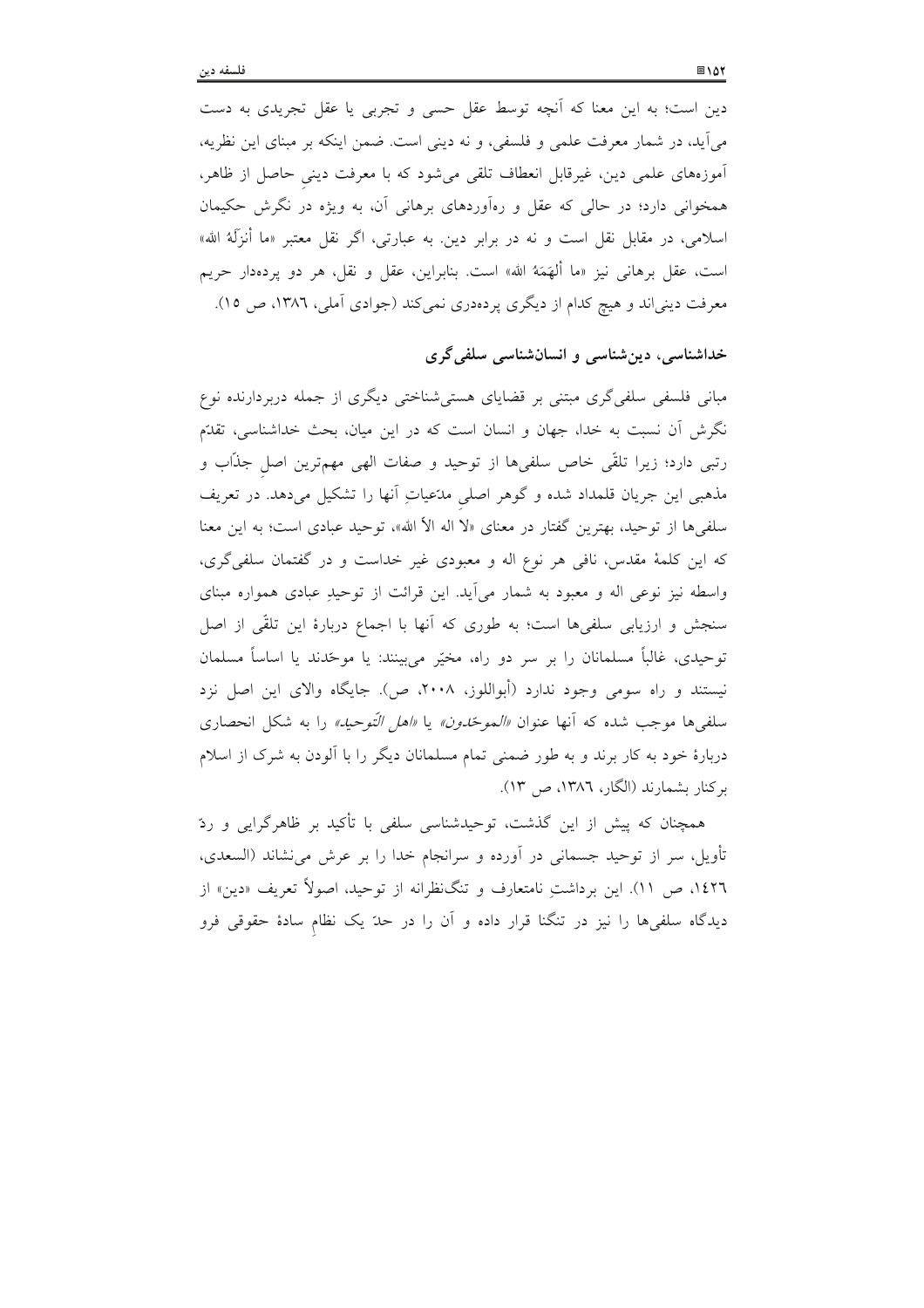میکاهد؛ گویی دین مجموعه دستوراتی است از جانب «فرمانروایی بزرگ» تا انسانها با انجام اوامر این«مالک»، «مَلِک» و «قهّار» بتوانند افزون بر نجات از عذاب اخروی، پاداش شایستهای نیز در بهشت کسب کنند. هر چند این نظریه دربارهٔ دین، ارزش معرفتشناختی چندانی ارائه نمی کند، اما همین برداشت ساده و سطحی از دین موجب شده است که هر تفسیری غیر از آن (اعم از تفسیر عقلی و معنادار یا عرفانی)، انحراف و بدعت دینی خطرناکی به شمار آید. بر اساس این نوع از دینشناسی سطحی و درک ناقص از دین و رابطهٔ انسان با خالق هستی است که ابومصعب زرقاوی، امیر القاعده و فرمانده کشتارهای وسیع افراد بی گناه در عراق، به پیروان خود هشدار میداد که: ما در این دعوت (جهاد) مردم را اگر اطاعت کنند، به بهشتی بشارت میدهیم که بر آسمان و زمین عرضه شده است و اگر مخالفت کنند و در پی هواهای نفسانی خود برآیند، به عذاب دردناک الهی هشدار مي دهيم (الزرقاوي، ١٤٢٧، ص ٤). در چنين بافت موقعيتي، اساساً «رابطة خداوند با انسان» در نگاه گروههای سلفی در چارچوب گفتمان «خالق با مخلوق» تعریف میشود، نه رابطهٔ محبوب با حبیب. این رویکرد نسبت به «رابطهٔ پروردگار عالم با انسان»، بیشتر یادآور رابطهٔ میان ارباب و بردگان است. از این رو، در الهیات سلفی گری، انسان و مناجات عاشقانهٔ او با پروردگار، غالباً جای خود را به مناسک و عبادات و اجرای رسوم و ظواهر خشکِ دینی داده و ظاهر شریعت، جای باطن لطیف ِ دین را میگیرد. افزون بر اینکه، تأمل در تصویر سلفیها از انسانهای کامل نشان میدهد که اساساً انسان کاملی وجود ندارد، بلکه در مکتب سلفیّه، پیامبران هم گاه به صورت انسانهایی در میآیند که با فاصلهگیری از مقام رسالت و نبوت، خبط و خطاهایی از جنس گناه (حتی گناهان کبیره) مرتکب می شوند. این تنقیص، تنها محدود به دورهٔ حیات ایشان نمی شود، بلکه به گونهای دیگر در دورهٔ پس از مرگ نیز ادامه می،یابد و رابطهٔ اولیای پاک الهی پس از مرگ با امّت گسسته شده و کمترین سودی برای امت خود ندارند. گویی همهٔ کمالات و مقامات آنها با مرگشان پایان می پذیرد و به همین دلیل، سلفیها نسبت به زیارت قبور انبیا و اولیای الهی، و طلب شفاعت از آنان، حساسیتی در حد و اندازهٔ برخورد با کفر، از خود نشان میدهند.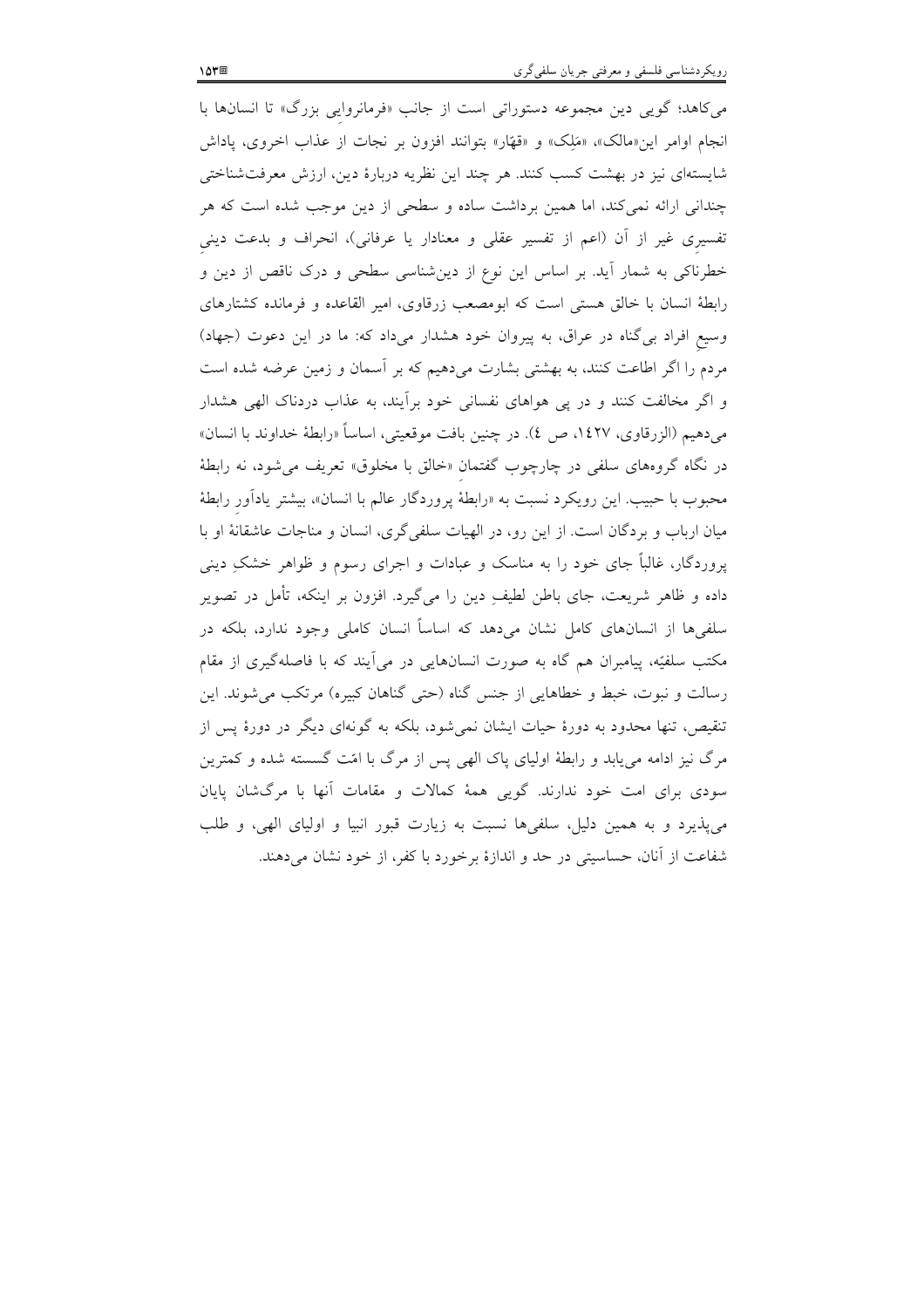مرجعیت فرا منبعی «سَلَف»؛ به مثابه روش فهم

سلفیها با طرح استدلالهایی از این دست که صحابه، نزدیک ترین اشخاص به حضرت رسول اکرمﷺ بودهاند و از سوی دیگر، قرآن به زبان ایشان و برای فهم ایشان نازل شده است: اولاً، نتیجه می گیرند که سَلَف، دین را به بهترین و بی نظیرترین وجهی دریافته و تفسیر میکردند؛ ثانیاً، با تأکید بر جایگاه رفیع سلف به عنوان ناقلان مطمئن و غیرقابل خدشهٔ معرفتِ قدسی، بهترین فهم و صحیح ترین درکِ بشری در طول تاریخ اسلام را به نحو انحصاری و غیرقابل تجدید در سلف، خلاصه میکنند؛ به طوریکه به عنوان یک قاعدهٔ حاکم، بر آنند که فهم سَلَف بر فهم خَلَف در عصرهای بعدی برتری دارد: «لأنَّ الوحیَ کانَ يَنزِلُ بينَ اظهرِهم فَكانُوا أعلَم بتأويلِة مِن أهل العُصُور التالية» (حلمي، ٢٠٠٥، ص ١٥٩). لذا بر اساس این دسته از باورهای سلفی، «اگر کسی با سلف مخالفت نماید یا قرآن را برخلاف نظر أنها تفسير نمايد، به طور قطع و يقين هم در دليل و هم در مدلول خطاكار است (العک، ١٩٩٥، ص٢٩٦-٢٩٩). بدين ترتيب، اسلاف در عصر سهگانهٔ صدر اسلام (شامل صحابه، تابعین، تابعین تابعین) از جایگاه ویژهای در بین سلفیها برخوردار شده و این جایگاه نزد جریان سلفیگری فراتر از حدود علمی، ارزش معرفتی همراه با قداست ذاتی یافته است. به سخن دیگر، در این گفتمان، نقش سَلَف در وصول به حقیقت دین و معانی صحیح آن، صرفاً جنبهٔ طریقیت ندارد که مخالفت با آن در حکم بدعت نباشد، بلکه صرف نظر از تلقّی خوشباوران بیءغرض، این نظریه با تبدیل سَلَف به یک روش فهم و تأکید صریح بر ضرورت «اتباع سلف در فهم و تفسیر» (حلمی، ۲۰۰۵، ص ۱۵۹)، بنیاد تفکر سلفیگری را به گونهای ترسیم میکند که قول و فعل و تقریر سَلَف، خود به خود (حتى بدون استناد به قرآن، يا هر منبع ديگر) كاشف از حقيقت (سنت يا تعاليم نبوي) تلقّى شود؛ در حالی که به لحاظ علمی و تاریخی، اتفاق نظر سَلَف در فهم مسائل عقیدتی، محل تر دید جدّی است.

#### خشونتورزى

فهم خشن سلفیها به مقتضای درک ظاهری نسبت به مقولاتی، مانند هستیشناسی دین،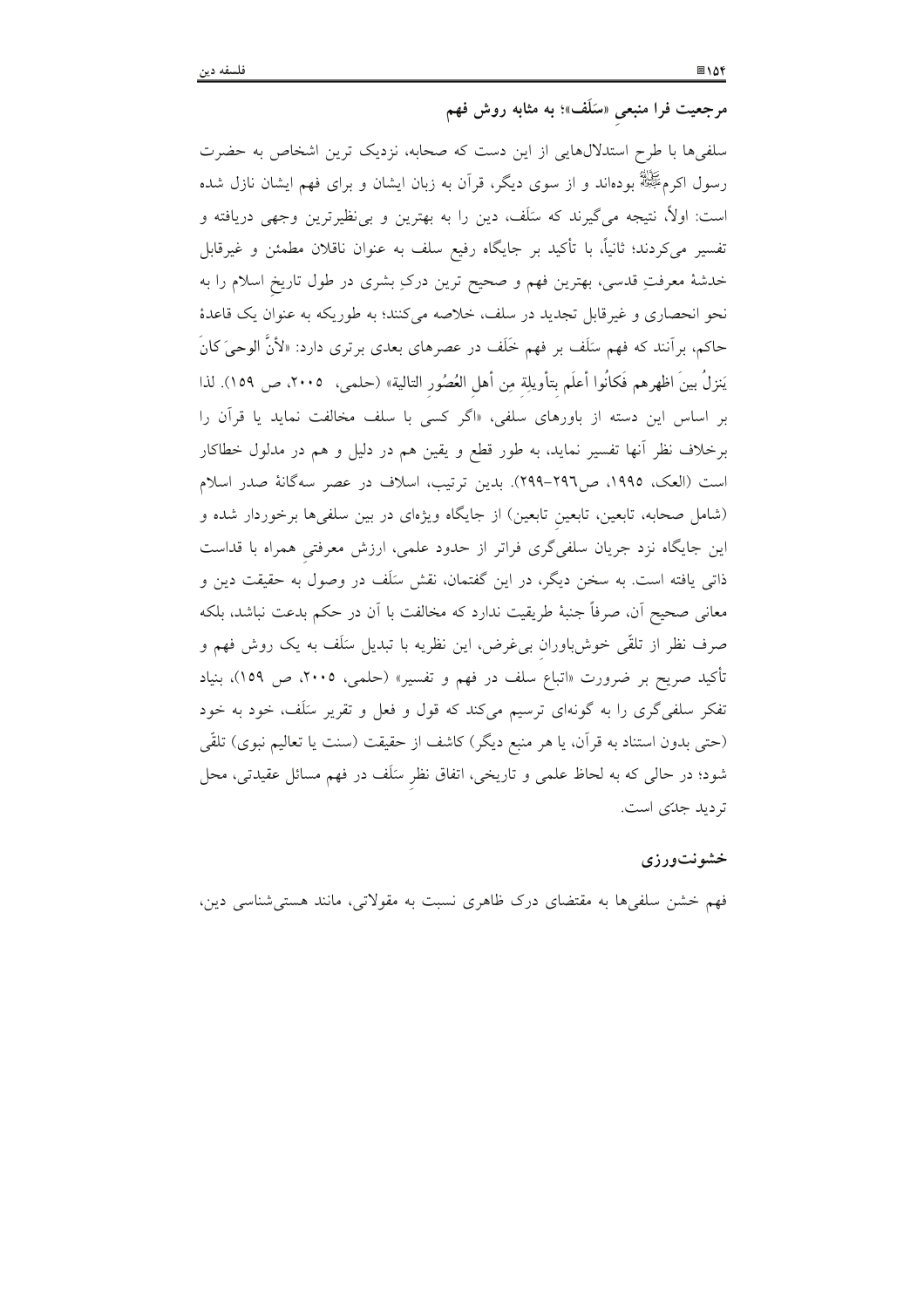خدا، انسان، عالَم غیب، عقل و روح، به تقویت رویکردی می|نجامد که به جای مهربانی و رحمت، خشونتها را در اسلام برجسته میکند؛ دستاوردی محصولی که آشکارا بر زبان سلفیهایی مانند عمر البکری ⊣ز چهرههای برجسته سلفی و از همفکران القاعده در لبنان− جاری است: «ما از اسلامی سخن میگوییم که از جنگ بیش از عشق سخن گفته است» (البكرى، ١٣٨٦). برخي از پژوهشگران، ريشهٔ ستيز و دشمني سلفيها با ابراز محبت و عشق مسلمانان به اولیای الهی را در این فرایند ظاهرگرایانه و فهم خشن جستوجو میکنند که آمیخته به انکار تجرّد نفس و روح است (المنشداوی، ۲۰۰۷).

بنابراین، اساساً انسانشناسی ٰ و نوع رابطهٔ اَن با خالق و نیز برداشت غیرعقلی از دین در در الهیات سلفی گری، ایجاد کننده روحیهٔ خشونتورزی<sup>۲</sup> است که با انتساب به دین، جنبهٔ گسترش یابنده و تقدس آمیزی یافته است. فرایند انجام آن براساس مطالعات «مکتب کینهاک» به این شکل قابل توضیح است که ارائهٔ هر تفسیری برخلاف برداشت ظاهرگرایانهٔ سلفی گری، به مثابه تهدید وجودی علیه موجودیت دین از سوی آنها قلمداد میشود؛ زیرا پیش از این مرحله، موضع گیری به واسطهٔ امنیتی سازی دین از راه ایدئولوژیک کردن آن در قالب سلفی گری در محیط ذهنی سلفی ها شکل گرفته است. در نتیجه، سلفی ها اختلاف نظر دربارهٔ مسائل گوناگون عقیدتی، سیاسی و علمی را از سطح «صواب و خطا» بالا برده و در قالب گفتمان «حق و باطل» یا «کفر و ایمان»، تهدیدی انتولوژیک قلمداد میکنند. بدین ترتیب، وقوع تهدیدی در این مقیاس، مستلزم اقدام سریع و مؤثر از سوی تمام سلفيها و ترجيحاً دولت يا هر نهادي با قدرت مشابهِ دولت عليه منشأ تهديد است. از آنجا که امنیتی سازی دین از سوی جریان سلفی گری، همواره به گونه وسوسهانگیزی در طول تاریخ اسلامی بازتولید شده و جهاد - به عنوان«سرآمد تمام عبادتها»- محملی برای خشونتهای آن به شمار میرود، نقطهٔ پایانی برای تکفیرگرایی و خشونت ورزی آن، متصوّر نيست.

- 1. Anthroplogy
- 2. Violencism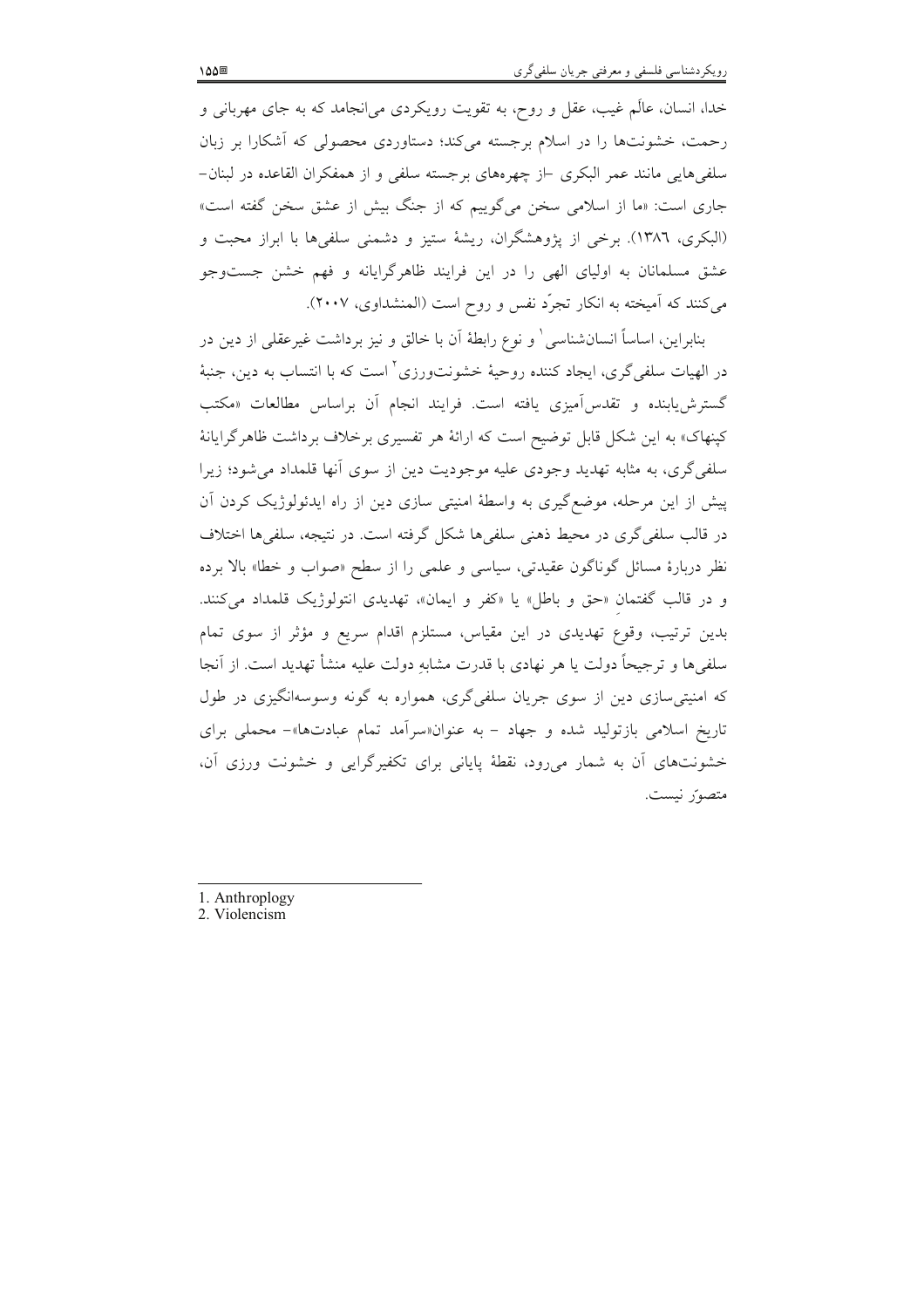نتيجه

رویکردشناسی فلسفی و معرفتی جریان رو به قدرتی نظیر «سلفیگری» و مدلولات آن، سررشتهٔ تبیین مسائل مختلفی است که به طور خاص در حوزهٔ بایستههای پژوهشی فلسفه دین قرار میگیرد. این مقاله از رهگذر تأملاتی در مبانی جریان سلفیگری، نشان میدهد که معرفت دینی این جریان، تابعی از یک رشته دعاوی معرفتشناختی، هستی شناختی، انسان شناختی، روش شناختی و معناشناختی است که در تعریف و تفسیر سلفی ها از توحید و الهیات، مؤثَّر واقع شده و در کل، زبان و ادبیات سلفیگری را عمیقاً دارای یک نظام نشانهشناسی ایدئولوژیک و ضد فلسفی ساخته است. بنابراین رویکرد، نه تنها مستقلاّت عقلی، شأن و نقش غیرتبعی در انکشاف و ظهور حقیقت ایفا نمیکنند، بلکه اساساً ارزش معرفت شناختی عقل برهانی در معارف دینی انکار میشود. در عوض و در کنار تخطئهٔ جایگاه عقل برهانی، معرفت دینی هم در نظریهٔ سلفیگری به «نقل» فروکاسته شده و در نتیجه، معرفت عقلی از قلمرو دین و رسالت انبیاطی بیرون میافتد که بیانگر تنگنای معرفتشناختی جریان سلفی گری در تناقض با جاودانگی دین است. بدین ترتیب با اینکه سلفیها، یروای دینداری خالص و اصیل دارند، اما به لحاظ متدولوژیکی، «سلف» را در جایگاه فرامنبعی نشانده و در پس دفاع ظاهری از نقل، آب به آسیاب عقل ستیزی و جمود بر ظواهر کتاب تدوینی و تکوینی میریزد؛ در حالی که عقل و رهآوردهای برهانی آن، به ویژه در نگرش حکیمان اسلامی معاصر، در مقابل نقل است و نه در برابر دین. به عبارتی، اگر نقل معتبر «ما أنزِلَهُ الله» است، عقل برهاني نيز «ما ألهَمَهُ الله» است.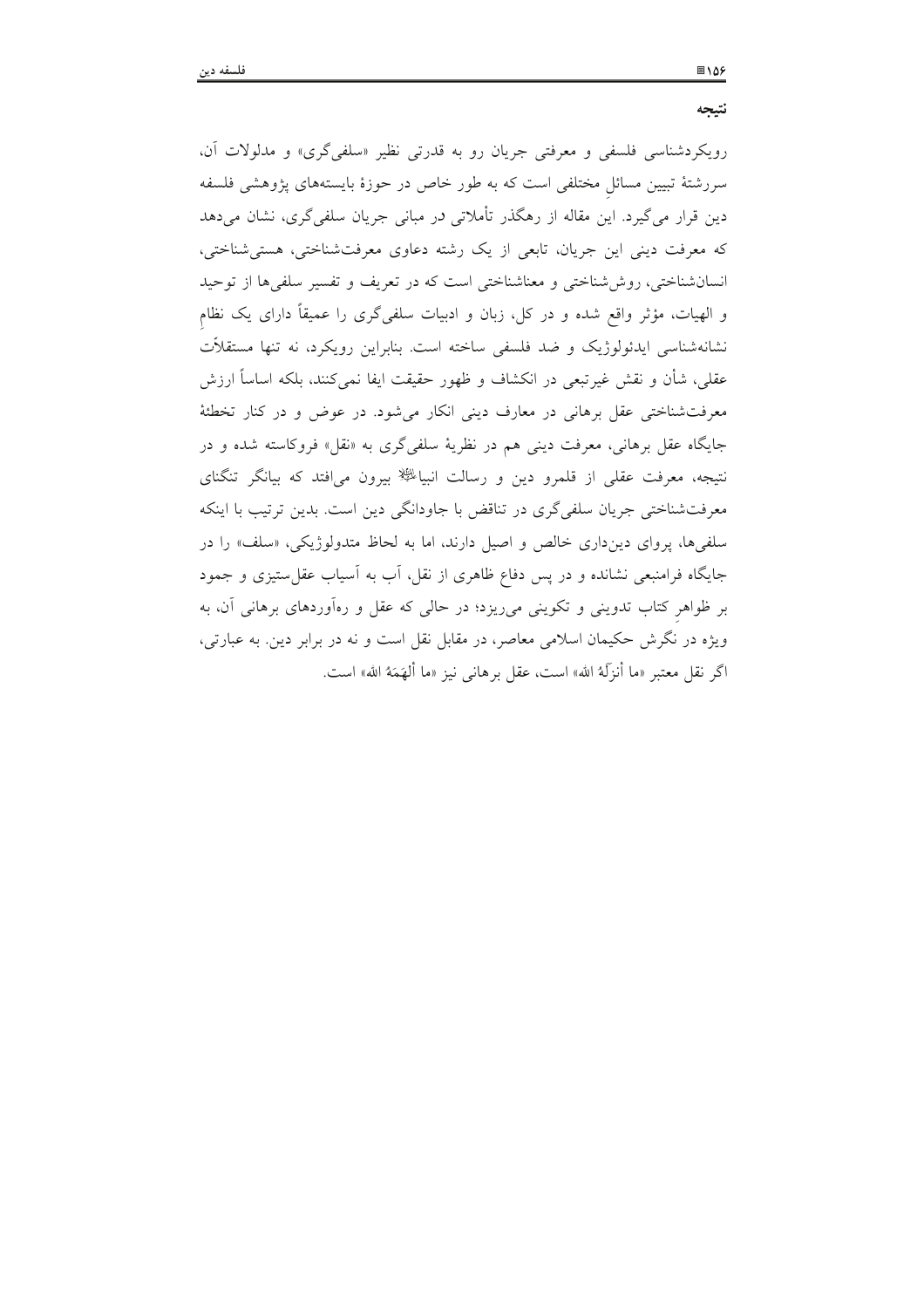# منابع و مآخذ

| ۱.    ابن تیمیه، ابوالعباس تقی الدین احمد (۱۹۷۱)، <i>در تعارض العقل و النقــل</i> ، محمــد رشــاد     |            |
|-------------------------------------------------------------------------------------------------------|------------|
| سالم، جمهوريه العربيه المتحده: مطبعه دارالكتب.                                                        |            |
|                                                                                                       |            |
| سليمان الصنيخ، تصحيح محمد حامد الفقي، قاهره: مكتبه السنه المحمديه.                                    |            |
|                                                                                                       |            |
| السعوديه: جامعه الإمام محمد بن سعود الإسلاميه.                                                        |            |
| ٤.    ابن الجوزيه، محمد بن ابي بكر بن أيوب (١٩٨٣)، <i>المنار المنيف</i> في الصحيح والضعيف،            |            |
| تحقيق عبد الفتاح أبو غده، سوريا، حلب: مكتب المطبوعات الاسلاميه.                                       |            |
|                                                                                                       | $\cdot$ .0 |
| قاهره: دارالحديث.                                                                                     |            |
| ٦.    ابن حزم، على بن أحمد بن سعيد (بي تا)، الفصل في الملل والأهواء والنحل، ج٢، قاهره:                |            |
| مكتبه الخانجي.                                                                                        |            |
| ٧.    العك، خالد عبدالرحمان (١٩٩٥م)، <i>الاصول الفكريه للمناهج السلفيه عند الشيخ ابن تيميه</i> ،      |            |
| عمان (اردن): مكتب الاسلامى.                                                                           |            |
| ۸ - ابراهیمی دینانی، غلامحسین (۱۳۷٦)، <i>ماجرای فکر فلسفی در جهان اسلام</i> ، تهـران: نشــر           |            |
| طرح نو.                                                                                               |            |
| ٩.    ابواللوز، عبدالحكيم (٢٠٠٨)، <i>اطروحه دكتورا، قسم الاول: السـلفيه التقليديــه و الجهاديــه:</i> |            |
| <i>أوجه الاختلاف</i> ، اسلام أونلاين، عنوان الانترنت:     www. Islamonlion. net                       |            |
|                                                                                                       |            |
| <i>أوجه التشابه</i> ، (٢)، اسلام أونلاين، عنوان الانترنت:     www. Islamonlion. net                   |            |
| ۱۱. ابو زهره، محمد (۱۳۸٦)، <i>سلفیان</i> ، ترجمه علیرضا ایمانی، فقه اهل تسنن، قم: نشر ادیان.          |            |
| ۱۲. الجابری، علی حسین (۱۳٦۷)، <i>العقل و العقلانیه فی مدرسه بغداد الفلسفیه</i> ، مجله المورد،         |            |
| شماره ٦٧. صص ٣٢ – ٦٦.                                                                                 |            |
| ۱۳. الغامدی، صالح بن غرم الله (۲۰۰۳م)، <i>موقف شیخ الإسلام ابن تیمیه من آراء الفلاســفه و</i>         |            |
|                                                                                                       |            |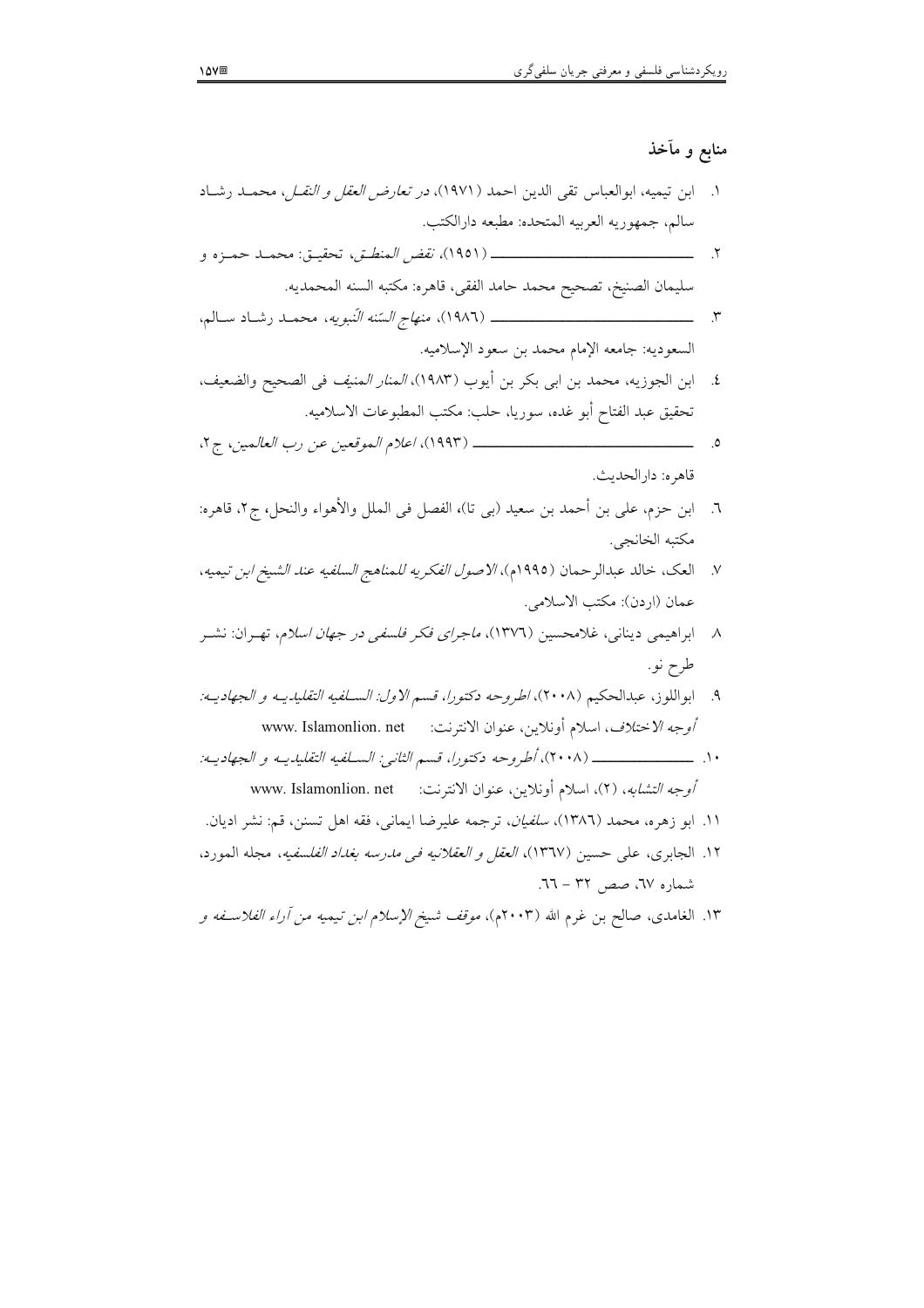| <i>منهجه في عرضها</i> ، الرياض: مكتبه المعارف للنشر والتوزيع.                                 |
|-----------------------------------------------------------------------------------------------|
| ۱٤. احمدی، احمد (۱۳۸۰)، نگاهی به پا یاه بنیادگرایی اسلامی ناکـام در سـتیز بـا تــاریخ،        |
| فصلنامه مطالعات خاورمیانه، سال هشتم، شماره ۲۸، ص ۲۱۸–۲۰۱.                                     |
| ١٥. الزرقاوى، ابومصعب (١٤٢٧)، كلمات مضيئه؛ الكتاب الجــامع لحطــب و كلمــات الشــيخ           |
| المعتزُّ بدينه ابي مصعب الزرقاوي، شبكه البُراق الاسلاميه.                                     |
| ١٦. الكثيرى، السيد محمد (١٤٢٩)، <i>السّلفيه بين أهل السّنه والإماميه</i> ، بيروت: دار الغدير. |
| ١٧. السقَّاف، حسن بن علي (٢٠٠٧)، السلفيه الوهابيه؛افكارها الأساسيه و جذورها التاريخيــه،      |
| بيروت: دارالميزان.                                                                            |
| ١٨. السعدى، عبدالرحمن (١٤٢٦)، <i>تعريف عقيده اهل سُنت</i> ، كتاب حصن التوحيد، الريــاض:       |
| دارالقاسم.                                                                                    |
| ۱۹. البکری، عمر (۱۳۸٦)، <i>مصاحبه: عضویت در القاعده، لیاقت می خواهد</i> ، پــرس. تــی. وی،    |
| 1717/1.70                                                                                     |
| ۲۰. القرطبي، محمد بن أحمد الأنصارى (١٩٨٥)، <i>الجامع لاحكام القـرآن</i> ، بيـروت: دار احيــاء |
| التراث العربي.                                                                                |
| ۲۱. الگار، حامد (۱۳۸٦)، <i>وهابی گری</i> ، ترجمه احمد نمـایی، چـاپ اول، مشــهد: انتشــارات    |
| أستان قدس رضوي.                                                                               |
| ٢٢. المنشداوى، منشد مطلق (٢٠٠٧)، <i>الوهابيه: بين القتل و التكفير</i> ، www . wahabia . net . |
| ٢٣. بن باز، عبدالعزيز (١٣٩٥)، <i>تعليق على فتح المجيد</i> ، رياض: دار أولى النهى.             |
| ٢٤. حلمي، مصطفى (٢٠٠٥)، <i>قواعد المنهج السلفى في الفكر الاســلامي</i> ، بيــروت: دارالكتــب  |
| العلميه.                                                                                      |
| ۲۵. جوادی آملی، عبدالله (۱۳۷۸)، <i>شریعت در آینه معرفت</i> ، قم: مرکز نشر اسراء.              |
|                                                                                               |
|                                                                                               |
| ۲۸. روحانی، سید مهدی (۱۳۸۰)، <i>فرقه السّلفیه و تطوّراتها فی التاریخ</i> ، علوم حدیث، شــماره |
| ۲۱، صص ۱۷٤–۱۷۸.                                                                               |
| ۲۹. زریاب خویی، عباس (۱۳۸۳)، <i>ابن تیمیه</i> ، مندرج در دائره المعارف بزرگ اسلامی، کــاظم    |
| موسوی بجنوردی، ج ۳، تهران: مرکز دائره المعارف بزرگ اسلامی.                                    |